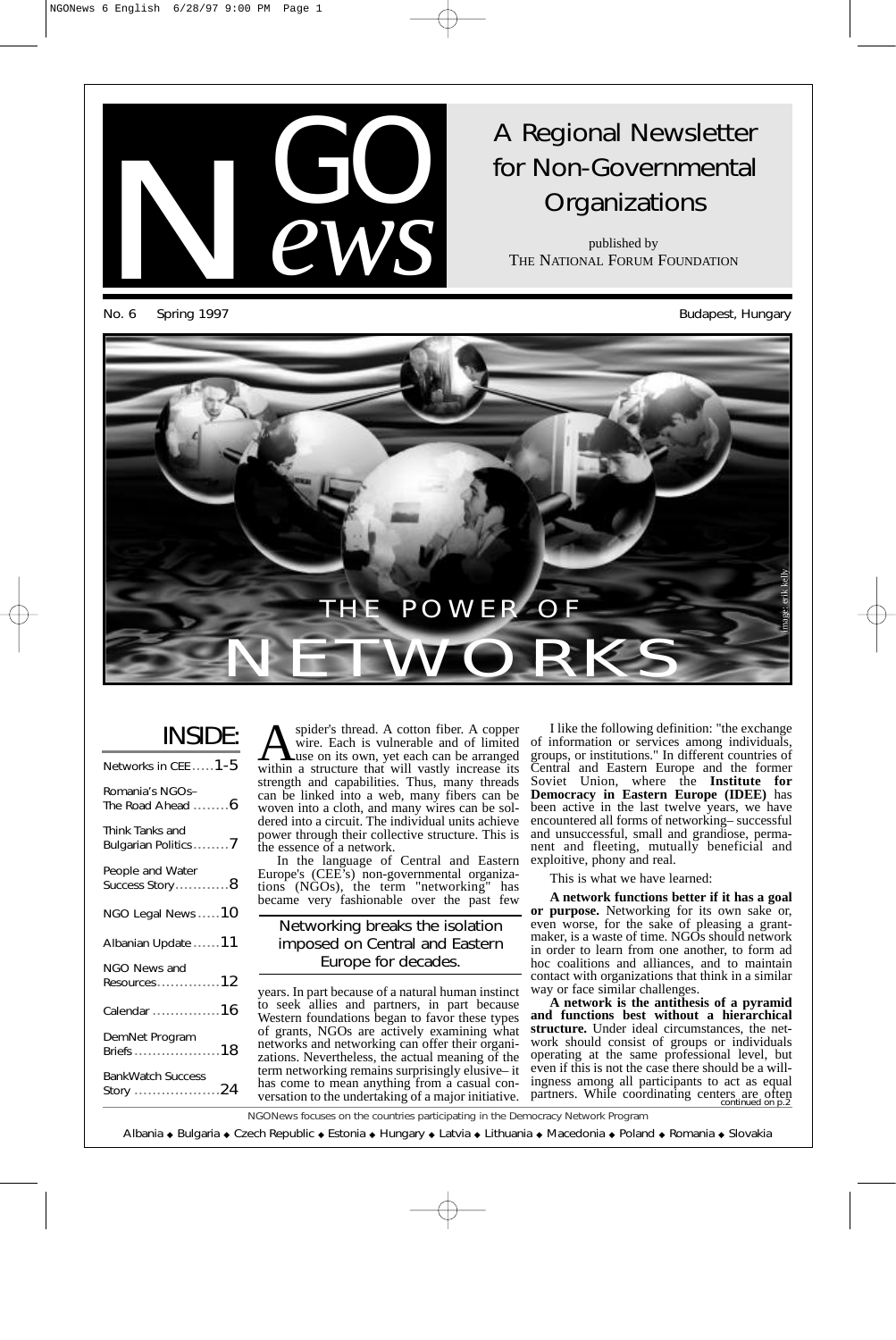### Networking Continued from p.  $1$

used by successful networks to streamline operations and ensure clear lines of communication, it is crucial that these centers do just that– coordinate, not dictate. Operating a network through central planning will prove no more effective than operating an economy by the same principle; it will cripple the capabilities and potency of the network. In attempting to keep a network as a symmetrical exchange between its components, it is very important that stronger organizations

limit their natural inclination to lead and that smaller organizations overcome any conditioned timidity and speak up. This is not an abstract concept. Organizations are groups of people, each of whom is perfectly capable of either practicing reserve or vocalizing opinions. George Soros are linked together in an informal network. At the heart of the network

**A network is not one organization with many addresses.** A network means a group of different, separate organizations leading their own lives, which sometimes contact each other to exchange information or services. It is why a network does not need a president, director, office, or statutes. A coordinator (rotating or permanent) can replace

a president or director, the Internet can replace an office, and a philosophy or ethos can replace written statutes. The organizations New York, NY 10106 Budapest 1051<br>USA Hungary

within a network do not even have to hold similar viewpoints or share strategies for all issues. On the contrary,

they must agree only on one common strategy for one specific issue

**Strong independent organizations can**

## Providing a Platform<br>The SCOP network helps members speak and be heard

For some groups, networking is a kind of luxury, providing member organizations and professionals with the chance to establish bonds and occasionally collaborate. But for other groups, especially those grappling with controversial issues, the need to interact with partner organizations is crucial.

The **Society for Children and Parents (SCOP)**, began its efforts as an NGO trying to promote a subject which was very much taboo in Romania; the prevention of child abuse and neglect. "One of the biggest and most painful differ-ences between the East and West has been within child welfare, protecting children from abuse and neglect," says Ana Muntean, SCOP's chairwoman. "The communist system was built on neglecting the human being, and the most affected were the weakest."

Embarrassed or ashamed of the issue, Muntean believes many East European governments have chosen to ignore the problem, often at the expense of the children. Individual NGOs which raise their voices, particularly about such issues, can expect to face indifference at the very least, and

Vulnerable on their own, these NGOs have found a collective strength through networking.

governmental or societal hostility at worst. As the head of one child-abuse NGO in Albania puts it, "We cannot talk about the subject of sexually abused children. It is completely taboo.

and damaging legacies of communism, and one which can destroy any network, is a belief system which promotes organizational impotence. For the record: people do not always need a leader to tell them what to do; there is not always somebody who "knows better;" and there is nothing wrong with people or organizations operating at their own speed, in their own chosen direction.

**In order to function, a network should be a totally voluntary grouping of organizations that find it advantageous, or at least fun, to belong.** Otherwise the so-called network is no more More than 24 independent

than a database of names and addresses. **Organizations should be careful.** Some groups like to place themselves on a mailing list or in a database just to promote themselves or prove that they exist. Before networking with somebody, it is a good idea to ask some simple questions, like "What does your organization do?" If you are unable to get a simple answer, you may safely assume that there is not much sense to network.

**While the network must be more than just a database, it is very difficult to have** OSI- New York<br>
Tel: (1-212)757-2323 Tel: (36-1) 327-3100<br>
Fax: (1-212) 757-2323 Fax: (36-1) 327-3101<br>
888 7th Avenue Oktober 6. u. 12  $\text{Cell}: (36-1)$  327-3100<br>Fax:  $(36-1)$  327-3100<br>Fax:  $(36-1)$  327-3101<br>Oktober 6, u. 12<br>Budapest 1051<br>Hungary

**a network without a database.** A coherent and updated list helps members form alliances, seek partners for projects which require specific

skills, and react to sudden events. Because a network's database must be current and accurate in order to be effective, every organization within the database should be

> both real and active. The **Centers for Pluralism** database, run by **IDEE-**

**form strong effective networks.** One of the most persistent **Warsaw**, is regularly updated by adding new entities and by

## Structuring a Network<br>The Environmental Partnership re-tools its network

Hand-crafted by a consortium of western donors, the **Environmental Partnership for Central Europe** was founded in 1991 to help local communities achieve greater environmental and economic well-being. Rather than networking existing organizations, it was decided the Partnership's member organizations would be created from the ground up; a Washington office was established as the network's coordinating center, and regional branches were set up in Hungary, Poland, the Czech Republic, and Slovakia. Because the network was entirely created and funded by Western organizations, the U.S. office played a pivotal role in the network's initial operations, acting as a kind of hub which coordinated resources and information. But that is about to change.

The Partnership has reached a cross-roads— the onset of 1997 marks the end of guaranteed support by Western donors. Frightening? Perhaps, but it has provided the Partnership with an excellent opportunity to overhaul and re-assess its network. The decisions it has made are worth considering for would-be networks.

—The Partnership has eliminated its coordinating office in Washington, transferring its responsibilities to a single coordinator living in the region. "Communication between the country offices and Washington was very good, but between the offices themselves, it was not that strong," explains Renata Kiss, Regional Coordinator of the Partnership. With information flowing back and forth between members, rather than a central hub, the network should be able to operate much more efficiently. Kiss' job will be to facilitate cooperation, communication, and initiatives between the Partnership's offices— this includes publication of an internal monthly bulletin.

continued on p. 4 continued on p. 5





The Soros Network

foundations and other non-profit organizations created by philanthropist

are 24 country foundations, the vast majority of which are located in CEE. These foundations all support a common mission to develop an open society. To that end, they operate and support a

Web <http://www.soros.org>

wide array of programs in the region. Contact: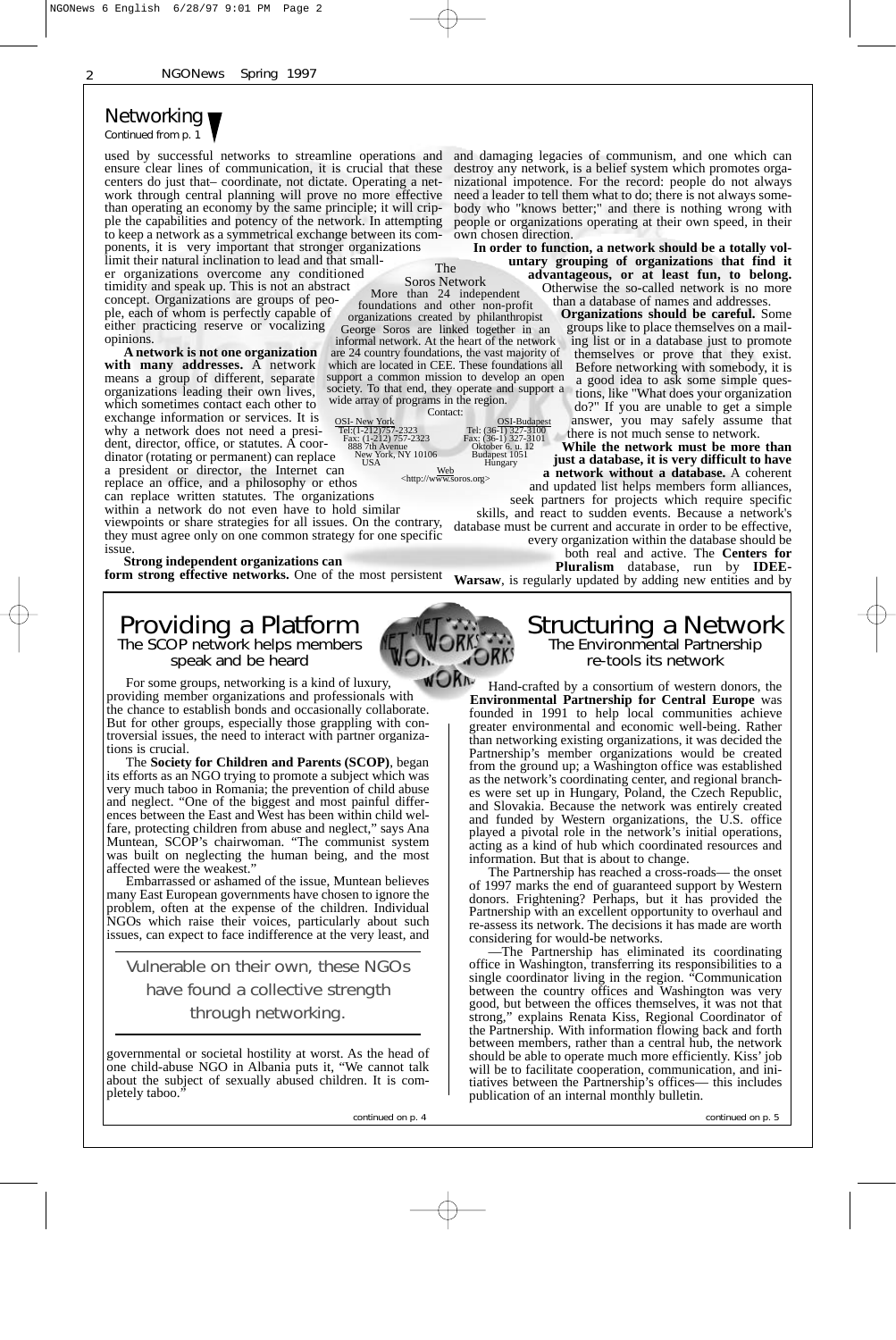eliminating those which are inactive.

**A member of a network should not be forced to interact with every other member.** The Centers for Pluralism network, which in its narrowest sense has about twenty participants, and in its largest sense a few hundred, allows groups and individuals to chose with whom they wish to interact. This allows them to maximize effectiveness by accounting for real-life factors of expediency, geographical proximity, and personal or political sympathy

**A network requires good communication.** When the Centers for Pluralism network started four years ago, it consisted of a dozen people from five countries. Naturally, one of the most frustrating problems we encountered

If you want to create a network, start with a means of communication.

was with communication. Nobody had email; few had faxes. The lesson: if you want to build a network, start with a means of communication. Creating a forum which allows members to inform one another and in turn be informed is one successful way of keeping a network alive. The Centers for Pluralism network produces a newsletter which

also serves as a bulletin board for member addresses. Such publications can also serve as "matchmakers" for members wishing to trade

The Orpheus Network

Launched in 1994, the Orpheus Civil Society Project of the European Foundation Centre develops

and sustains indigenous information and support centers serving foundations and associations in CEE. This Orpheus network, comprised of 24 resource centers from 15 countries, works to improve existing services and develop new programs and partnerships for the region's non-profit sector.

> Contact: Eric Kemp, Coordinator Orpheus Mutual Support Project Jaracza 3/39 00-378 Warsaw, Poland tel/fax: 48 2 625 29 79;

E-mail: aries.csp.eric@geo2.poptel.org.uk

forum for this kind of exchange, as well as for discussion of pertinent NGO issues.

**A network does not have to be numerous in order to be strong.** Six interacting groups can be much more efficient than six hundred "dead souls" in a database.

Networking breaks the isolation imposed on Central and Eastern Europe for decades. Regional networking provides organizations with different perspectives on issues, allows

them to learn from one another, and creates a platform for mutual support. In addition, networking can be a lot of fun. It allows NGOs to reach beyond their individual capabilities to achieve concrete results. A good network empowers its members without sacrificing their autonomy, allowing organizations to form a whole which is greater than the sum of its parts.

> *This report was written by Irena Lasota, Director of Programs for the Institute for Democracy in Eastern Europe(IDEE). Headquartered in Washington, DC, IDEE is a private institution which has been active in NGO development and civil society-building in Central and Eastern Europe and the Former Soviet Union since the 1980's.*

For more information, please contact: IDEE 2000 P Street, NW, Suite 400, Washington, DC 20036 USA Tel: (1-202) 466-7105 Fax: (1-202) 466-7140 E-mail: idee@dgs.dgsys.com

IDEE PO Box 311 Warsaw 00-950, Poland Tel/Fax: (48-22) 620-8358 E-mail: idee@plearn.edu.pl

# A Coordinated Approach to Networking Anatomy of Bankwatch

*A network's specialized structure means resources must be pooled in a specialized way. Tomasz Terlecki, coordinator of the Bankwatch Network, leads a back-stage tour of the network's operations.* 



services or resources. The CFP Newsletter tries to provide a

decided to undertake common activities on a regional basis by forming the **CEE Bankwatch Network**. To accomplish our goals we have initiated numerous kinds

of activities. We collect information about the activities of IFIs within the region and disseminate our findings through a regular newsletter. We organise meetings and round tables between representatives of IFIs and environmental activists from CEE. We prepare case studies of IFI-funded projects, critiques of IFI policies, and proposals for more sustainable alternatives. We

How are we able to do all of these things?

We are a network, and that means many people working for a common goal.

also carry out advocacy activities vis-a-vis the various IFIs, particularly in the areas of transportation, energy, and forestry. Members of the CEE Bankwatch Network attend the annual meetings of IFIs and are engaged in an ongoing critical dialogue with their staff and executive directors at national, regional, and international levels.

How are we able to do all of these things? We are a network, and that means many people working for a common goal. One of the biggest mysteries about networking is how to make sure that every member of the network both contributes to and benefits from our activities. The first and single most important step towards achieving that goal is the establishment of fast and effective information channels within the network. To this end, we utilize standard information channels and hold closed e-mail conferences. We also hold general meetings twice a year. These meetings enable members to review and

continued on p. 7

While CEE's new democracies have been left with a variety of economic, political and environmental problems, additional new threats are emerging in the transition period. In an attempt to address these challenges, governments in the region are actively seeking advice and money from international financial institutions (IFIs) such as the **World Bank**, **European Bank for Reconstruction and Development (EBRD)**, **European Investment Bank (EIB)**, and the **International Monetary Fund (IMF)**.

These IFIs have a huge influence on national policies, the development of entire sectors of national economies, and the everyday lives of citizens in CEE countries. Negotiations between IFIs and the governments are largely private, with little or no public participation in decisions that have profound impacts on countries, communities and the environment. Decisions being made now in CEE will influence national development paths for many years to come. It is important to act now to ensure that the development model chosen will be based on full public participation. These are the reasons that we 3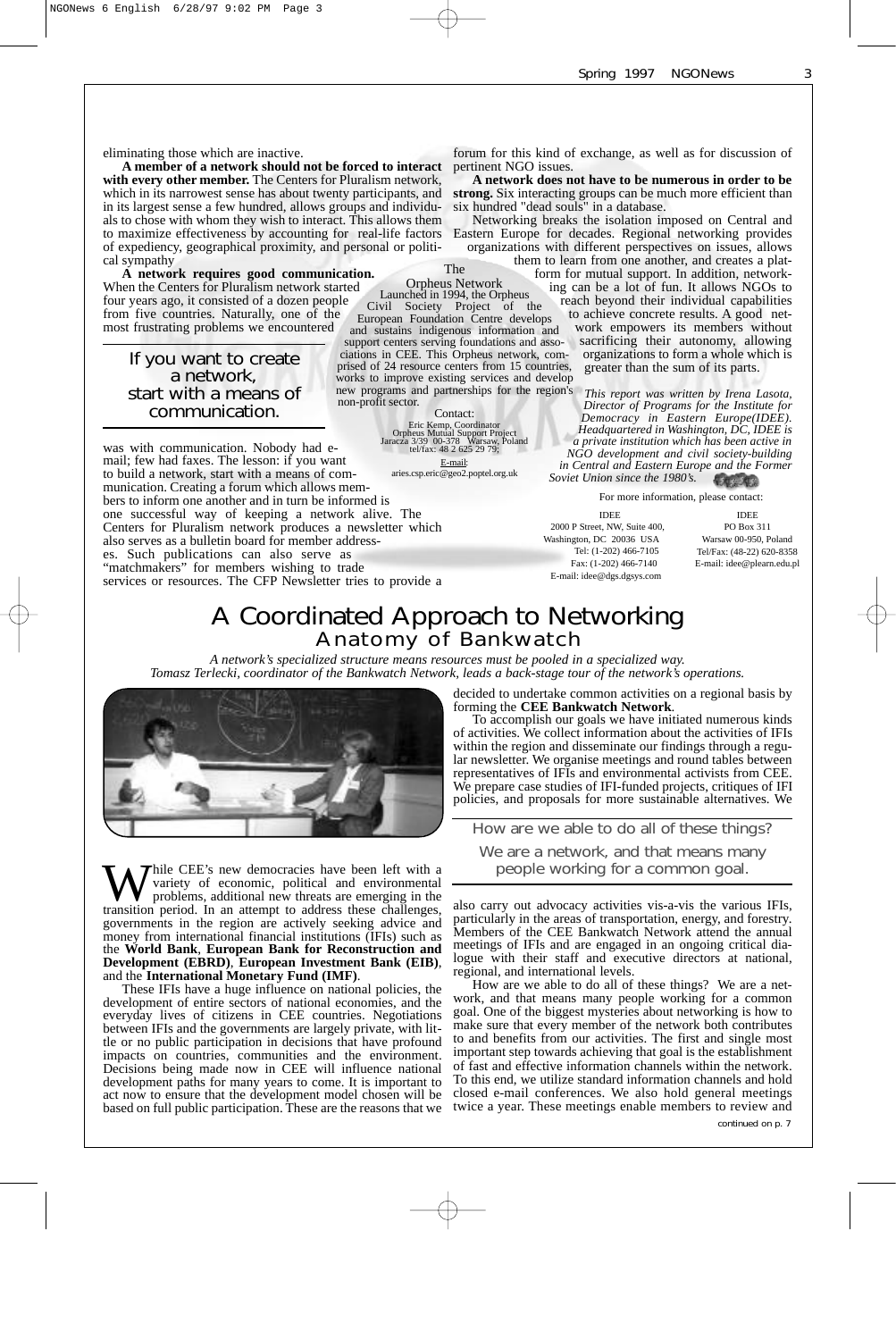### When think tanks network, the bottom line is credibility COLLECTIVE INDEPENDENCE

**Many NGOs in CEE have reservations about networking: they are afraid of sharing resources with would-be grant competitors, have concerns about los**any NGOs in CEE have reservations about access a substantial group of economists, each of whom has an would-be grant competitors, have concerns about los- situations in his or her country.

ing their autonomy, or simply distrust one another. Yet almost no group of non-profits have as much to fear as the region's public policy institutes, or think tanks. These organizations are subject to fierce competition for funding, they hold their own

The network acts as a gateway for governments, businesses, and third-sector organizations, providing them access to

ideas as their greatest assets, and they often approach problems from different ideological viewpoints. But think tanks may have the most to gain from networking. Case in point: the 3-E-Net.

The **Network of Emerging European Economies (3-E-Net)** has placed its eggs in a single basket. Comprised of 17 independent, market-oriented economic institutes, the network was recently formed with the goals of strengthening its member organizations and attracting foreign investors into the eleven countries where the network is active.

The strength of this network, as in all networks, lies in its membership. 3-E-Net links more than 200 of the region's most influential economists together through regular Internet communication. These experts assist one another with projects, share data, and critique each other's work. The network's

weekly newsletter, "Inside Views," provides a forum to disseminate members' opinions throughout Central and Eastern Europe, Western Europe, North America, and Asia.

The weekly newsletter will give foreign investors and governments the ability to understand the regional situation by hearing the views of economists in each of the member countries," says Krassen Stanchev, the Director of the Institute for Market Economics in Sofia, Bulgaria. In fact, Stanchev believes the network's efforts will be most welcomed by people working outside of the region. Governments, businesses and third-sector organizations from around the world are now able to plug in to a single entity to

in-depth knowledge of the financial, economic, and political

dozens of regional experts

According to Viera Gajova, the Director of the **Institute for Liberal Studies**, the information that 3-E-Net provides is valuable because it is being formed outside of government circles. "The information [provided by governments] is not

always objective, especially in countries such as ours." By collecting and sharing data within the network, 3-E-Net's members can also move beyond generally available macroeconomic statistics and reports to formulate more precise conclusions. These, according to Gajova, will allow foreign investors to make educated investment decisions based on sound research and information.

Think tank networking benefits more than just consumers of information. "When we have a policy recommendation or draft legislation," says Stanchev, "members of the network come and comment on each other's drafting, and in the end, it improves the value of everyone's recommendations." By linking their institutes together, the members are able to share organizational experiences, new sources of information, fundraising methods, and ways to enhance policy prescription and formulation.

> *Before the formation of the 3-E-Net in 1997, its member institutes had been cooperating together for a number of years through programs supported by the Center for International Private Enterprise, the International Center for Economic Growth, and the Friedrich Naumann Foundation. Funding for 3-E-Net was provided by the United States Agency for International Development.*

> > For more information, contact: Margot Machol Chesapeake Associates Tel: (1-202) 966-4471 Fax: (1-202) 966-4456 E-mail: eeenet@aol.com

illustration: zoltán szalay

 $\mathbb{R}$ M 围

#### SCOP continued from p. 2

Vulnerable on their own, these NGOs have found a collective strength through networking. SCOP, with the help of the National Forum Foundation, organized a conference on

With strong members, a clearly-defined mission, and the introduction of regional programs and initiatives, the network can soar beyond the capabilities of any one organization.

child abuse in CEE last October, which resulted in the creation of a regional child-abuse prevention network.

The new network will seek to empower its member orga-<br>ations. "We will take part in common activities," says nizations. "We will take part in common activities," says Muntean, "which give members a feeling of affiliation to a movement, to a living body through which each member will become more important and more responsible for the objectives of the network.'

With strong members, a clearly-defined mission, and the introduction of regional programs and initiatives, the network can soar beyond the capabilities of any one organization.

"Networking will give us greater consideration in the eyes of national governments," says Muntean. "It will allow us to pool our human resources, to seek the most functional ways to address issues, and to provide donors with a streamlined outlet to address a region-wide problem.'

In addition to providing one another with professional support, the network has launched an initiative to supply the region with much-needed child-abuse expertise. The SCOP network has introduced an ambitious two-year program to train 40 professionals (social workers, lawyers, psychologists, physicians, and policemen) to become experts in the field and promote a regional advocacy campaign.

For more information about the SCOP network, contact: Ana Muntean, Society for Children and Parents Camera 210, Bulevardul Revolutiei 1989 nr. 17, Timisoara 1900, Romania

Tel: (40-56) 128-462 Fax: (40-56) 199-894 E-mail: ioana@scop.sorostm.ro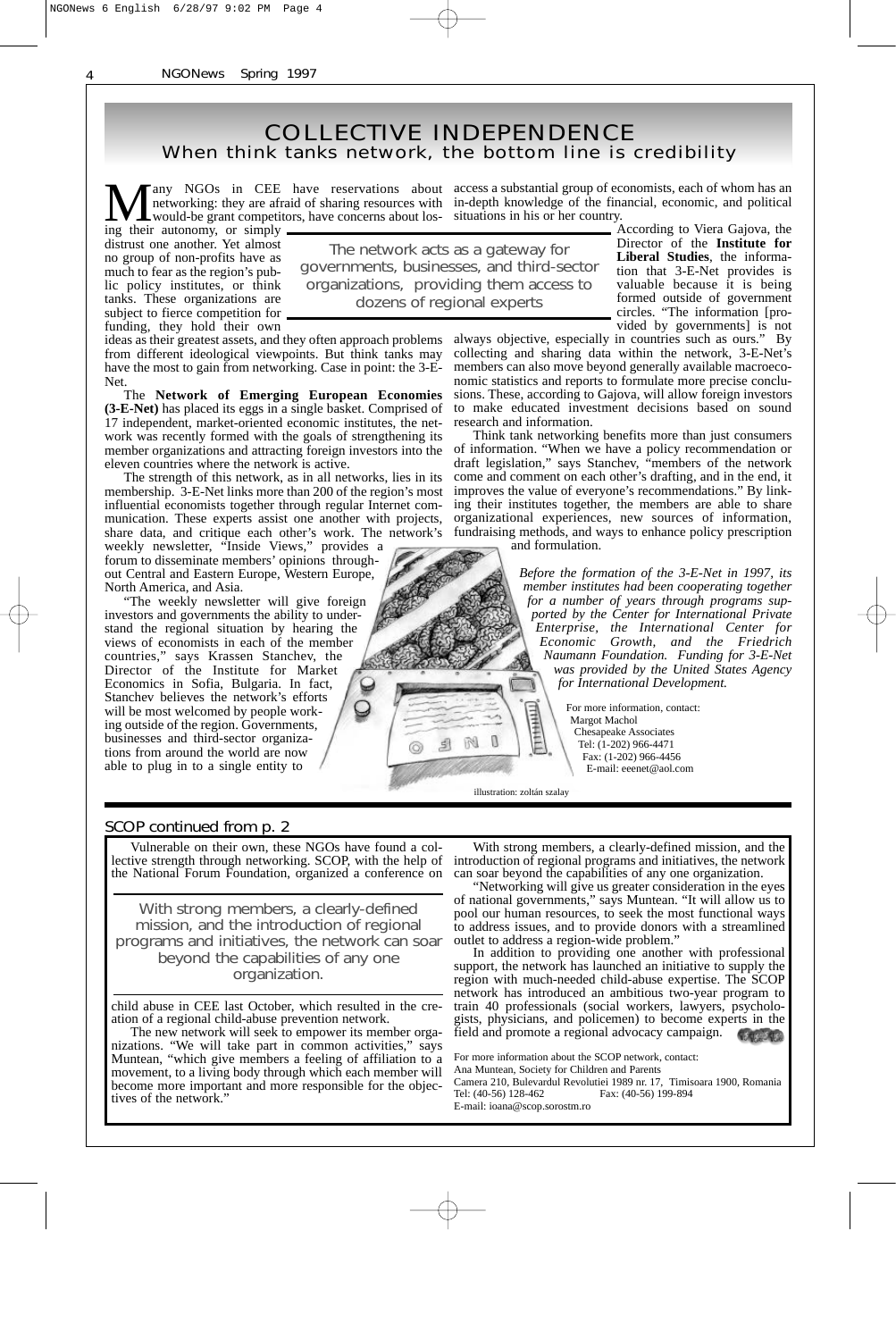

# Q & A : THE CEFRAN NETWORK

Operating in six countries throughout the region, the CEFRAN (Central European Forum on NGOs Assisting Refugees) Network works to promote refugee assistance issues on both the regional and local levels. From promoting relatively simple concepts, like a free exchange of information between members, to the more complex issues of formulating policy and lobbying governments, the following Q&A with Pavel Tychtyl, Director of the Organizaiton for Aid to Refugees, and a member of Cefran, offers a snapshot view of the operations undertaken by a well-organized network.

### Q: Why network?

We can exercise our voice better. Since our many CEE branches provide us with many pictures of the refugee situation, our view is much broader than the confines of a single country. This allows us to accurately point out common trends in the region and offer our expertise to national governments.

## What established the need<br>for the CEFRAN network?

Most refugee-assistance NGOs from the CEFRAN countries found that they shared some very specific problems. To address these, they found it was not enough to undertake only local activities, but they needed to establish a regional forum. It was also very crucial for these NGOs to discuss their experiences and transfer knowledge between one another.

Q: How does this kind of communication take place?

CEFRAN branch offices communicate directly using the Internet and fax. We are also in the process of preparing a printed

#### Partnership continued from p. 2

—Members have decided to seek funding as a group, rather than as individual organizations. "Going for funds as one unit will be easier for us," says Kiss. "We can prove that our joint efforts really make a difference, which will be convincing to funders."

—Regional concerns will be handled by the entire network, while local concerns will be handled by country offices. "There are issues– like grant-making, training, and providing technical assistance– which can be made by local boards," says Kiss. "On the regional level, we will be thinking about broader issues, like the present and future role of the Partnership."

—Members are working to maximize the network's visibility. This means everything from creating a group logo to participating in NGO conferences. By creating a buzz about their network, the Partnership stands a better chance to attract funds and publicity. 1245-458



Contact: EPCE P.O. Box 411 1519 Budapest, Hungary Tel: (36-1) 181-3393 Tel/Fax: (36-1) 166-8866 E-mail: oktars@pship3.zpok.hu

newsletter which will gather all kinds of relevant information from member organizations. And our regional seminars and workshops provide us with the opportunity to meet one another and establish direct communication links. We are also seriously considering a Regional Information Center which will be able to provide CEFRAN members, national governments, parliaments, and others with access to information they need in order to make informed decisions.

# Q: How does the network plan an overall strategy?

CEFRAN has a Steering Committee, comprised of representatives from each member country, which meets regularly to decide on policy issues and other network strategies. We have found that it is crucial for the Steering Committee to meet regularly in order to maintain a focused network.

# Q: What disadvantages does networking bring?

The main difficulty, rather than disadvantage, is to keep everyone active and part of the common activities.

# $\mathcal{Q}:$  How does CEFRAN launch a networked public policy campaign?

First, areas of concern are identified by individual member agencies. From there, the policy is drafted by our Steering Committee and then presented to the major forum for discussion.

We recently lobbied both chambers of the Czech Parliament in an effort to re-shape a new Alien and Refugee Act. Network members organized exhibits in both the Czech House of Deputies and in the Senate to bring exposure to the refugee issue and set up a series of meetings with relevant parliamentarians. When lobbying national governments or parliaments, members of CEFRAN are encouraged to seek allies. Members of the Bulgarian Helsinki Committee were invited to the exhibit, and as a result of their visit, they have decided to set up a similar initiative in the Bulgarian Parliament.

For more information, contact: Cristian Popescu CEFRAN Mosteka 16, Brno 61400 Czech Republic

Tel: (420-5) 4521-3643 Fax: (420-5) 4521-3756 E-mail: allan@ecre.gn.apc.org

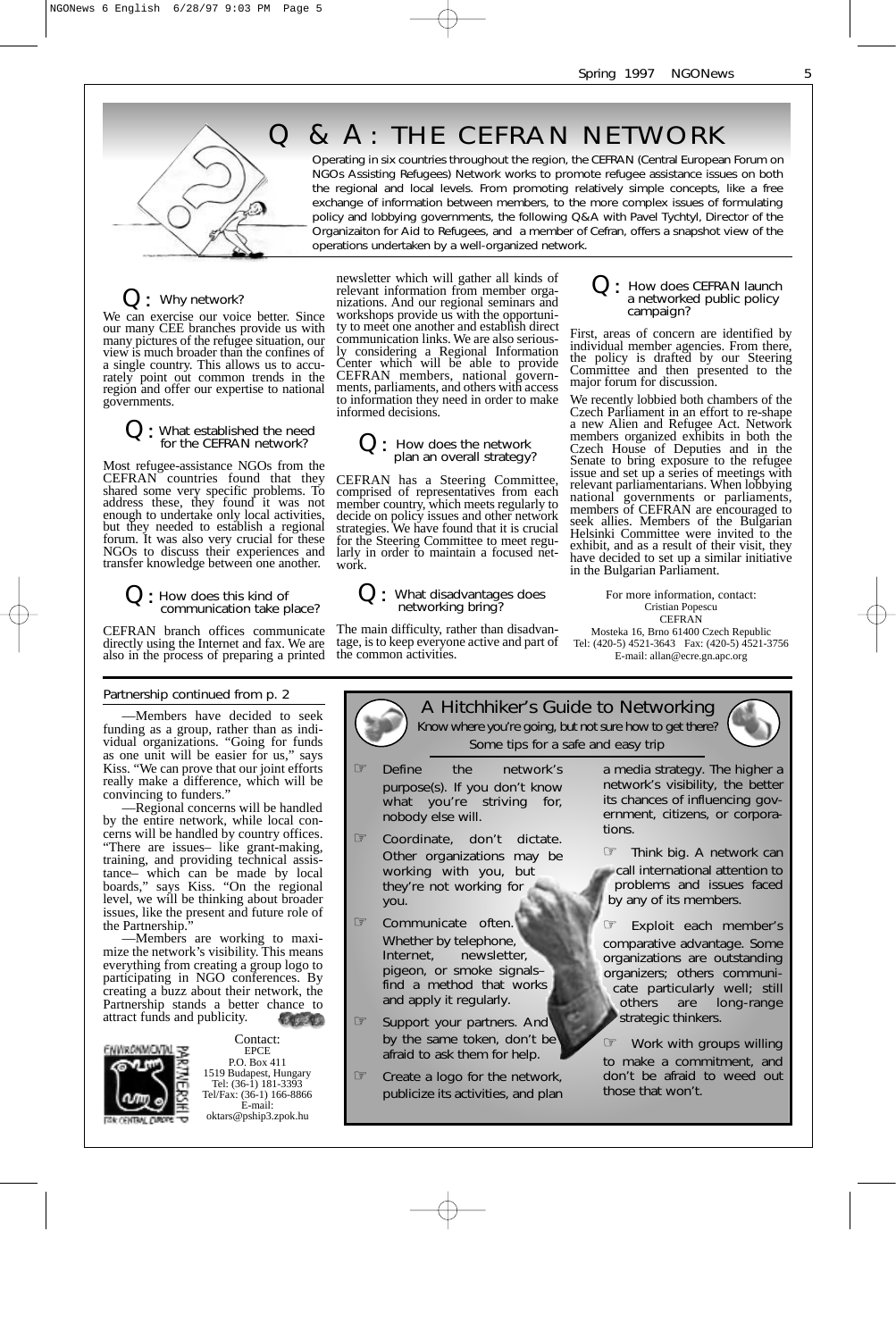# ROMANIA'S NGOs- THE ROAD AHEAD



### "Only with loud and often-repeated messages can any NGO become recognized as a resource and force in the policy debate."

The dizzying<br>jubilation felt<br>throughout Romania after the November elections has subsided. Now the Administration and Parliament are beginning to address the myriad of problems facing the country. In two months, much has been accomplished; corrupt officials have

been arrested, seemingly untouchable bureaucrats have been turned out of office, the groundwork has been laid for tough economic reforms, a war on corruption has begun, and a national campaign has been initiated to benefit Romania's children.

Importantly, President Emil Constantinescu has signalled his support for a strong NGO sector by creating a the proposed law. But the NGO's opinion on agricultur-

position for an NGO liaison within his inner circle of advisors. And despite the many problems facing his administration, the new president has also made time to meet with NGOs because he believes a thriving NGO community is necessary to Romanian civil society.

A few NGOs are now looking beyond the executive branch and moving to heighten awareness of the sector's work within the Parliament. It was for this reason that the **Romanian Academic Society**

**(SAR)** invited me in January to speak to freshman members of parliament at its "Parliamentary School" in Sinaia.

Rather than reciting the familiar litany of reasons why NGOs are important and valuable for civil society, my talk focused on how legislators can utilise NGOs to more effectively to help them with policy decisions.

In the United States, elected representatives at the national, state, and local levels understand that NGOs offer innovative approaches to issues ranging from poverty to space exploration. Smart U.S. policy-makers recognize that NGOs provide more than ideas– they also conduct studies, draft legislation, hold press conferences, and lobby on priority issues.

If Romanian legislators reach out to NGOs, they will not be alone in their quest to improve the standard of living, build the economy, create jobs, and protect the environment. But the responsibility of forging partnerships does not just belong to legislators. NGOs must also reach out to policy-makers. No legislator can call upon the knowledge and expertise of an NGO if he doesn't know the organization exists.

It is very simple. If NGOs want to affect change in Romania by influencing policy, they must make themselves known. It is hard work, requiring visits to MPs, letters to the government, and media attention. Only with loud and often-repeated messages can any NGO become recognised as a resource and force in the policy debate. A discussion with MPs following my speech in *public affairs.* 

It is very simple. If NGOs want to affect change in Romania by impacting policy, they must make

Sinaia convinced me that NGOs are falling short of this goal.

Senators and deputies from every party reported that, although they know NGOs in their own districts, they had not heard from any of these organizations since their election. No letters, no phone calls, no visits— no sign of life from any of the hundreds of NGOs that allegedly want to make a difference in Romania.

NGOs wishing to weigh in with ideas or advice must introduce themselves to the legislators who can help them. If an NGO seeks to support the passage of an agricultural reform law, for example, it should be sending mailings to the deputies and senators who serve on the Commission for Agriculture, detailing the organization's mission and activities. That way, when the commission considers legislation calling for standards and regulations, MPs will know who to call for counsel. Ideally, every member will become familiar with the agricultural NGO, because at some point the entire Senate and the entire Chamber of Deputies must vote on

al reform will mean nothing to members if they do not even recognize the organization's name.

In Sinaia, the freshman members also complained that NGOs' interests are usually too vaguely defined. A deputy said, "One never knows exactly what an NGO stands for." The Parliamentarian underlined what we say at **World Learning**:

"A group's mission must be clear and themselves known. A group's mission must be clear and<br>themselves known. the driving force behind all it does. If the group itself does not know why it exists and what it wants to do,

nobody else will either."

Far too often we see NGOs that do not have written mission statements highlighting goals and direction. Unfortunately, legislators, funders and reporters find it easy to dismiss such groups.

A senator noted that NGOs don't do enough to market themselves, adding that one group just blends into another. This observation proves that public image is as important for NGOs in Romania as in the United States, where organisations devote a lot of time and money on issue advertising, presentation kits, press relations and publications. Effective groups understand that, in order to be heard, they must have a powerful, credible, knowledgeable presence in the legislative and executive branches of government. Self-promotion and a good relationship with the media will reinforce that presence.

As the new government sets about its sobering work of implementing real reform and making the country a more attractive place in which to live and do business, NGOs have a long-awaited chance to participate in the debate over how to forge a better Romania. They shouldn't lose this opportunity to make a difference.

*Joelle Ziemian is an NFF AVID volunteer assigned to World Learning's Democracy Network Program in Romania. Ms. Ziemian advises and trains NGOs in*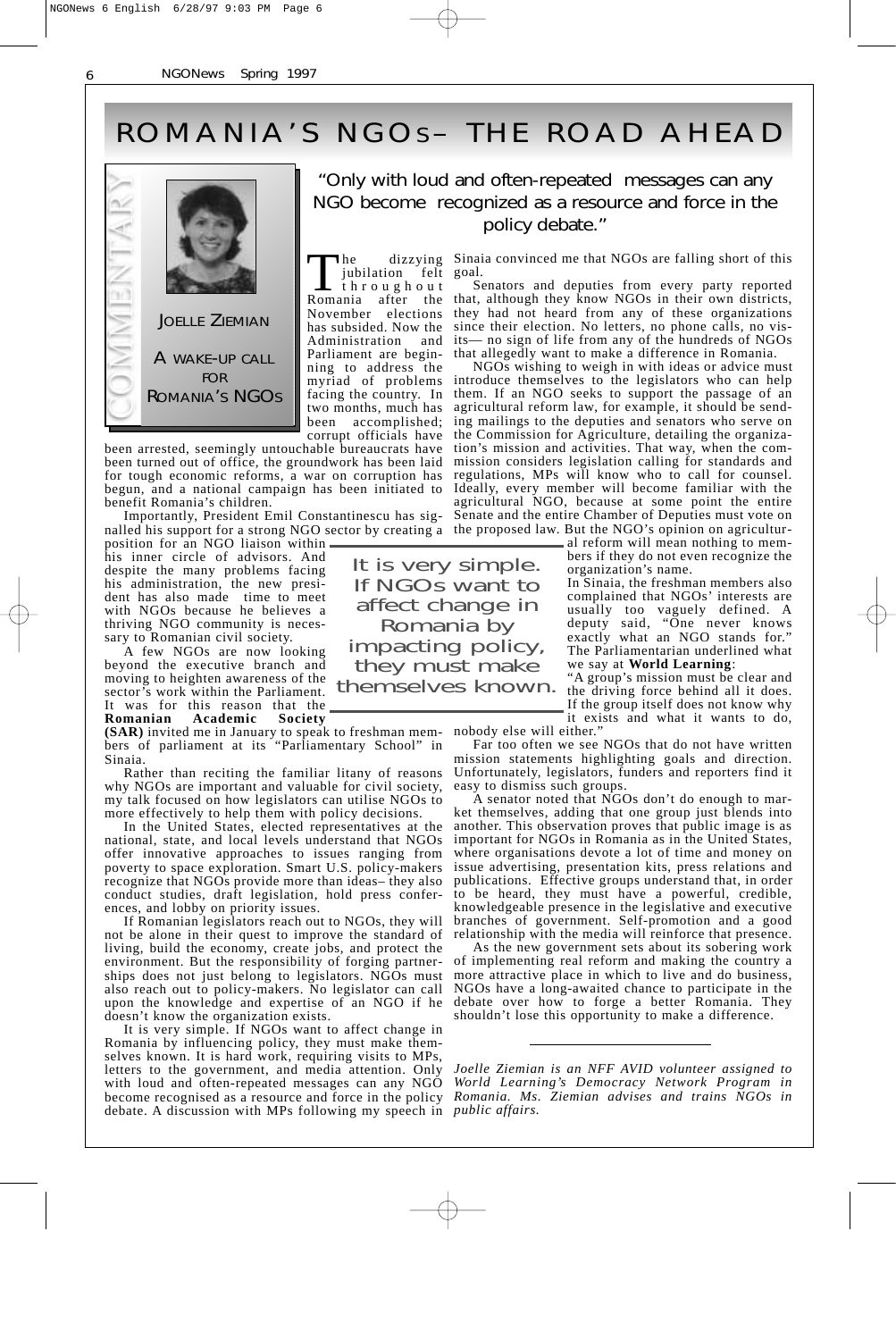

evaluate activities from the last six months and develop plans for the upcoming six months. This kind of communication enables us to work effectively, respond quickly to any arising problem, and coordinate our activities in such a way that utilizes all of the potential existing within member groups.

We have established working groups to track some of the major issues we face, but we have also set up groups to accomplish specific tasks, like preparing the network for a meeting or doing some specialized research. If some members specialize in a single issue or bank, naturally they are paired with it. Additionally, we have two ongoing programs– on transportation and energy– where we try to learn more about what the IFIs are doing and how

we might change it. All of this builds strong group relations. As members work together, we motivate each other to do a better job, share experiences,

As members work together, we motivate each other to do a better job, share experiences, and help one another.

and help one another. Ultimately, this is why people form networks: it is more fun and effective to do things together.

By participating in a dialogue with various IFIs, we lobby them for change. We write policy letters, hold

meetings, do research and push the banks to alter their policies– of course, with varying success. In the local context, we work with groups by providing them with information and organizing meetings between NGOs and bank missions. We monitor various IFI activities in a given country and take appropriate actions whenever necessary. But our actions are not just adversarial. The network is always happy to support projects which we think are good for the environment.

For more information, contact: Tomasz Terlecki, Coordinator CEE Bankwatch Network Polski Klub Ekologiczny ul. Slawkowska 26 A 31-014 Krakow; Poland Tel/Fax: (48-12) 23 20 98 E-mail: biuro@zgpke.krakow.pl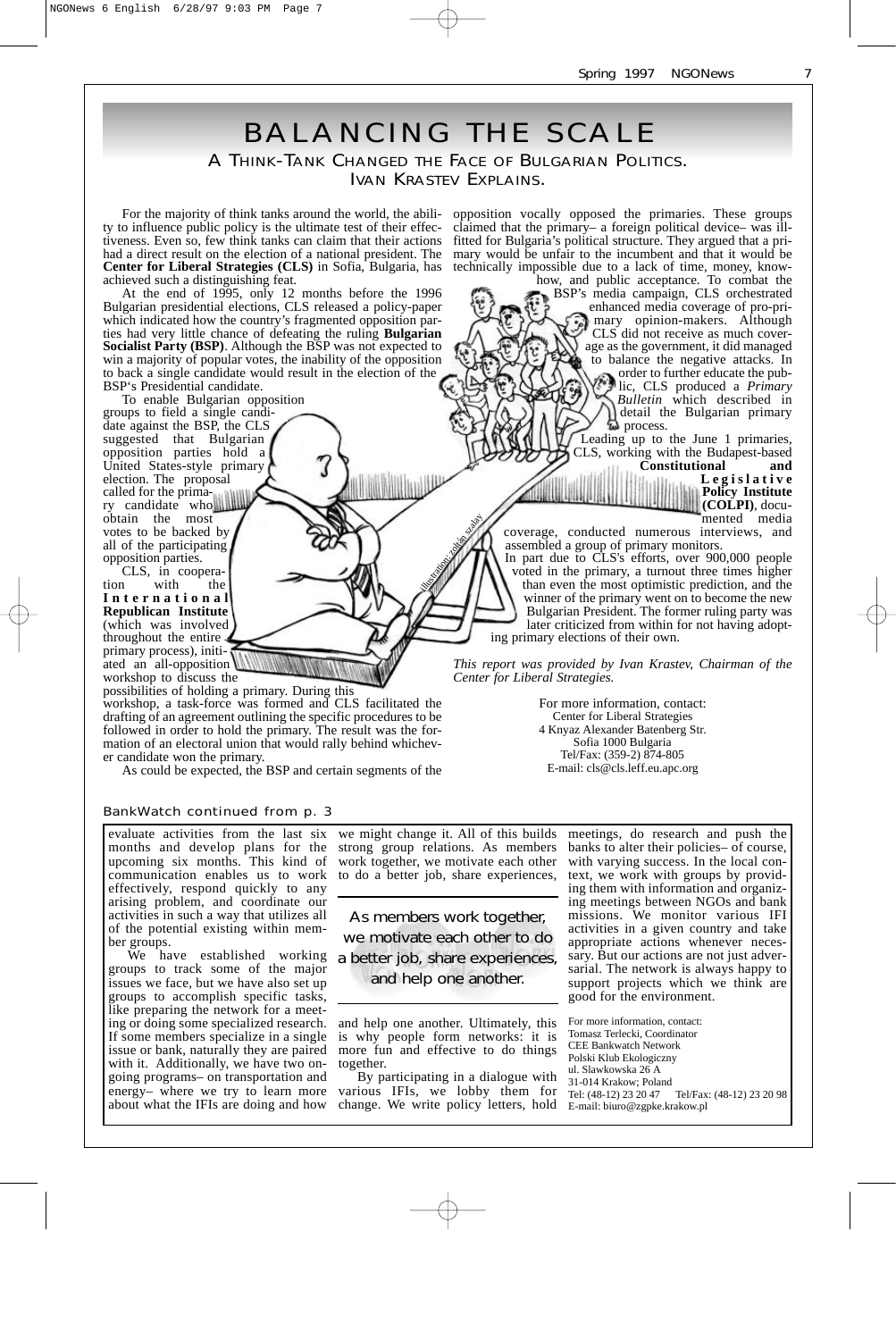# TICHY POTOK:



Fichal Kravcik has been<br>smiling since November,<br>and with good reason. Having mounted one of the most successful grass-roots advocacy campaigns in Slovak history, his NGO, **People and Water**, has overcome wide-spread doubt, apathy, and politically-motivated lawsuits to achieve a stunning victory:

it derailed the state water company's efforts to build a potentially destructive dam in eastern Slovakia. Their experience demonstrates how a small but dedicated NGO can achieve powerful results through a targeted advocacy and media campaign.

The story begins in 1954, when the Czechoslovakian state water company, alarmed by the lack of adequate drinking water in eastern Slovakia, proposed construction of a 65-meter dam in the Torysa River, creating a reservoir just west of the small village of Tichy Potok. As the project fell in and out of vogue with

the government over the next 25 years, numerous surveys and geographical assessments were undertaken, but no actual construction ever began. Nevertheless, by the early 1980's, when the project was indefinitely halted, significant damage had already been done to six villages neighboring the proposed site.

The water company's intention to build a dam at Tichy Potok had originally meant the evacuation of these villages, many of them over 700 years old. The villages themselves were in no danger of being flooded, but the livestock and agriculture of residents would threaten the quality of any accumulated water. Living under the threat of forced evacuation and unable to build or expand for over 30 years, the number of inhabitants in the upper Torysa region bottomed out, dropping from 6,000 to 1,500 people. information campaign.

In 1992, the state water company, with government approval, initiated plans to revive the Tichy Potok dam project. The decision sent a shockwave through the six villages. In the past, the local citizens would have been forced to mutely accept any government decision, but under the auspices of the newly democratic system, they were unsure of how to assert their rights. And so they called upon Dr. Michal Kravcik, a hydrologist who had recently formed People and Water to explore alternative water policies for the Slovak Republic.

Kravcik was no stranger to the region. In addition to growing up in Eastern Slovakia, he had spent most of his career as a government hydrologist, a position that had convinced him of the urgent need for sounder, greener, water policies. Examining the current state of drinking water in Slovakia, where consumption had dropped 25% over the past four years, bad pipes accounted

for water losses of 30%, and Eastern Slovakia's Starina dam was running at only



Lubica Ozuganova, left, Mayor of Tichy Foto-Authority.<br>Lubica Ozuganova, left, Mayor of Tichy Water Authority.

capacity, he concluded that the Tichy Potok proposal provided an optimum situation for his NGO to publicly challenge the Slovakian government's water policies. The core leadership of

Their experience demonstrates how a small but dedicated NGO can achieve powerful results through a targeted advocacy and media campaign.

People and Water, Dr. Kravcik and Dr. Jaroslav Tesliar, visited Tichy Potok to fire up a grass-roots campaign.

"We spoke to the villagers and the local mayors, and said 'You don't have to let them build a dam— it might not affect you in a good way,'" recalls Tesliar. "And people were shocked. Under communism, it had been a different story. The government would say we will build a dam, and you will move, and

nobody could have said a word. People knew that they were now living under a democratic system, that they had more power to stop it, but they still didn't know how to use that power.

People and Water began to hold regular consultations at the villages, expressing their concerns about the project's negative environmental and sociological impact with local representatives. "The main idea," Tesliar explains, "was not only to speak with local mayors, but to educate them." As part of that process, People and Water arranged two weekend bus trips to other regions of Slovakia, where dams had been built by the state water company in years past.

"We organized the trips so that the people and politicians of Tichy Potok could meet citizens who had once been in the same situation. These were people who had lived in villages where dams were

built under the communist system," says Tesliar. "They had lost everything when the dams were built and they were forced to move." At these meetings, the people of Tichy Potok listened to speaker after speaker tell how construction of a dam had destroyed his or her way of life, livelihood, and even home. Many said promises had been made but not kept by the water company– the very same promises that were now being made to the people of Tichy Potok. The trips had a galvanizing effect on the villagers. They became convinced that the state water company had changed little since the communist era, and that their town and way of life were very much in danger.

In April 1994, People and Water prepared what they called the "Blue Alternative" proposal for the citizens of Tichy Potok. The plan suggested a more ecological approach to water management for the region. By constructing an array of small catchbasins and underground sources, it proposed, the water company could harvest as much drinking water as it needed– for one tenth the price of building a dam. Both their alternative proposal and the results of a referendum in the affected villages (which indicated 98% of the citizens were opposed to the dam project) were presented to the government's **Ministry of the Environment**, which refused to consider either.

People and Water responded to the setback by initiating a series of open town meetings with the residents of the six villages. To the NGO, it seemed that the alternative had been dismissed out of hand. It was a situation the organization would have to deal with over and over again: how do you get a government that is not particularly friendly to NGOs to sit up and take notice?

People and Water decided to make their issue more visible. In July of 1995, they initiated a pilot project to prove the Blue Alternative proposal could work. With funding from citizens, NGOs, and local government, the NGO organized an environ-



Above: A booklet published as part of People and Water's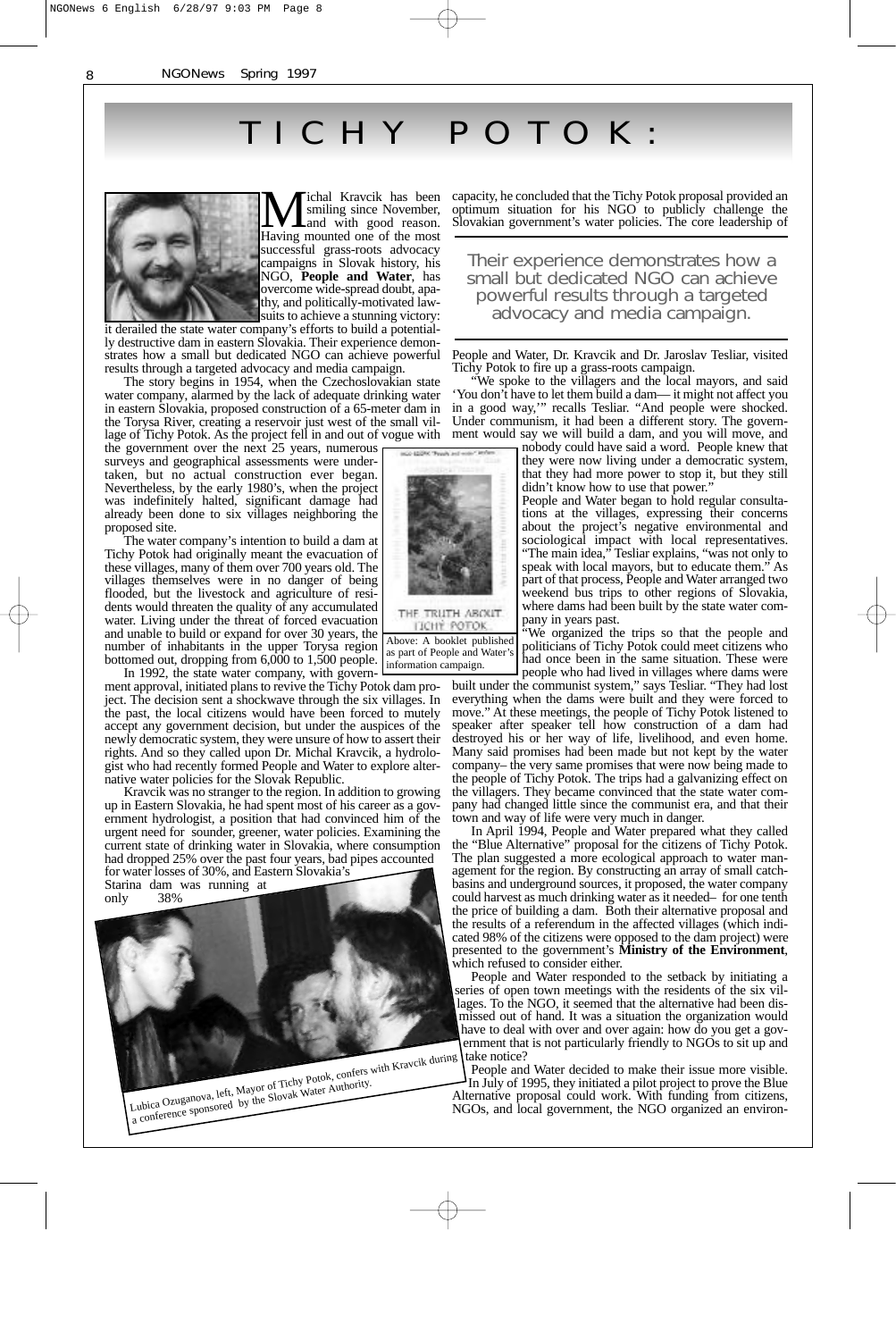# A GRASSROOTS SUCCESS STOR Y



Summer: Slovak youth implement People Water eco-friendly alternative for water management.

mental camp in Tichy Potok. Over the course of the summer, 45 young people came from all over Slovakia to construct twenty wooden catch-basins, visible and dramatic examples of the viability of "green" water management. For the camp's

closing ceremonies, the NGO invited foundation representatives, supporters, high-powered friends, and– crucially important– the media.

"Whenever we have any activities, we fax information to a minimum of 15 journalists," says Jerrod Davis, a **Peace Corps** engineer who helps coordinate People and Water's efforts. "We don't get 15 articles out of it, of course, but we get quite a few. Some of the articles are positive, some negative, but it's all information, and that's what we want to get out.

In October 1995, citing the absence of a building permit, the government's **Environmental Department** halted the continuation of the pilot project and fined the NGO. While People and Water's experts contended the work did not require such a permit, they again used the situation to their

advantage by calling the media and drawing attention to their issue. The resulting coverage was substantial. What had begun as a tiny NGO and a group of villagers fighting a seemingly impossible battle against the Slovakian government had become an issue of national debate. For the water company, what had once been anticipated as a quiet rubber-stamp project had become a major headache.

"People knew that they were now living under a democratic system, that they had more power to stop [construction of the dam], but they still didn't know how to use that power."

#### Jaroslav Tesliar

response.

With a mandatory Environmental Impact Assessment (EIA) being undertaken in what People and Water considered an illegal manner, the NGO sought to open up the debate. They adopted an "Emperor's New Clothes" strategy, using every available opportunity to press government officials into publicly defending their positions.

With assistance from **USAID** and the **Foundation for a Civil Society**, People and Water organized a series of town meetings in Tichy Potok and the surrounding villages, inviting residents, local and national politicians, water company representatives, agricultural and environmental ministers, scientists, and media representatives. The meetings took place in February and March of 1996, and provided a forum for people to discuss both the dam proposal and the NGO's Blue Alternative proposal.

"The meetings were amazing," recalls Davis. "The citizens were not used to having all of these government people out in the

open, where they had to respond to questions and could be criticized. So people were asking very practical questions about the dam, and the officials were getting bombarded with emotions and questions they never had to face in public before. After the weekend, the government officials just crawled out of there." People and Water documented and printed summaries of all comments made by speakers– regardless of what position they advocated. Again, the activity resulted in a massive amount of publicity about the planned dam, both positive (generally from independent media sources) and negative (mainly from pro-government sources). Of great importance to the NGO, opposition to the project had been voiced publicly, shortcomings in the EIA process had been exposed, and government officials, under scrutiny of the public eye, had been forced to take notice.

In November 1996, the Environmental Ministry issued a final EIA report on construction of the project: it opposed the Tichy Potok dam. Instead it recommended the water company concentrate on improving water management and conservation at existing facilities and create conditions for natural water retention and

groundwater infiltration; all issues which had been hammered again and again by People and Water. The NGO had brought the Environmental Ministry, initially opposed to even considering an alternative proposal, to effectively signal the death of the Tichy Potok dam.

Barring a decision from the highest levels of the Slovak government to overrule the decision (which could prove internationally embarrassing), the \$200 million dam will not be built. What is more, the Environmental Ministry's decision will likely force the country's water company to steer away from dam-building and concentrate more on ecologicallysound projects.

Ultimately, what accounts for People and Water's success is a combination of tenacity and publicity. The NGO's leaders soundly believed that the water

company's policies were archaic and harmful, and they took every opportunity to explain and demonstrate their belief to whomever would listen. "These people didn't have information at first," says Kravcik, who estimates 400 articles



explore ways to bring economic development to the region.

have been written about the dam since the beginning of the campaign."We believe that the more information people have, the wiser the decisions they will make. In this respect, Tichy Potok was not just about water. This was about alternative proposals."

*This report was written by Robert Muraskin, a consultant currently working with the National Forum Foundation.*



For more information, contact: People and Water Prazska 4 040 11 Kosice, Slovak Republic Tel: (421-95) 423-475 Tel/Fax: (421-95) 428-184 E-mail: tesliar@seps.ke.sanet.sk

9

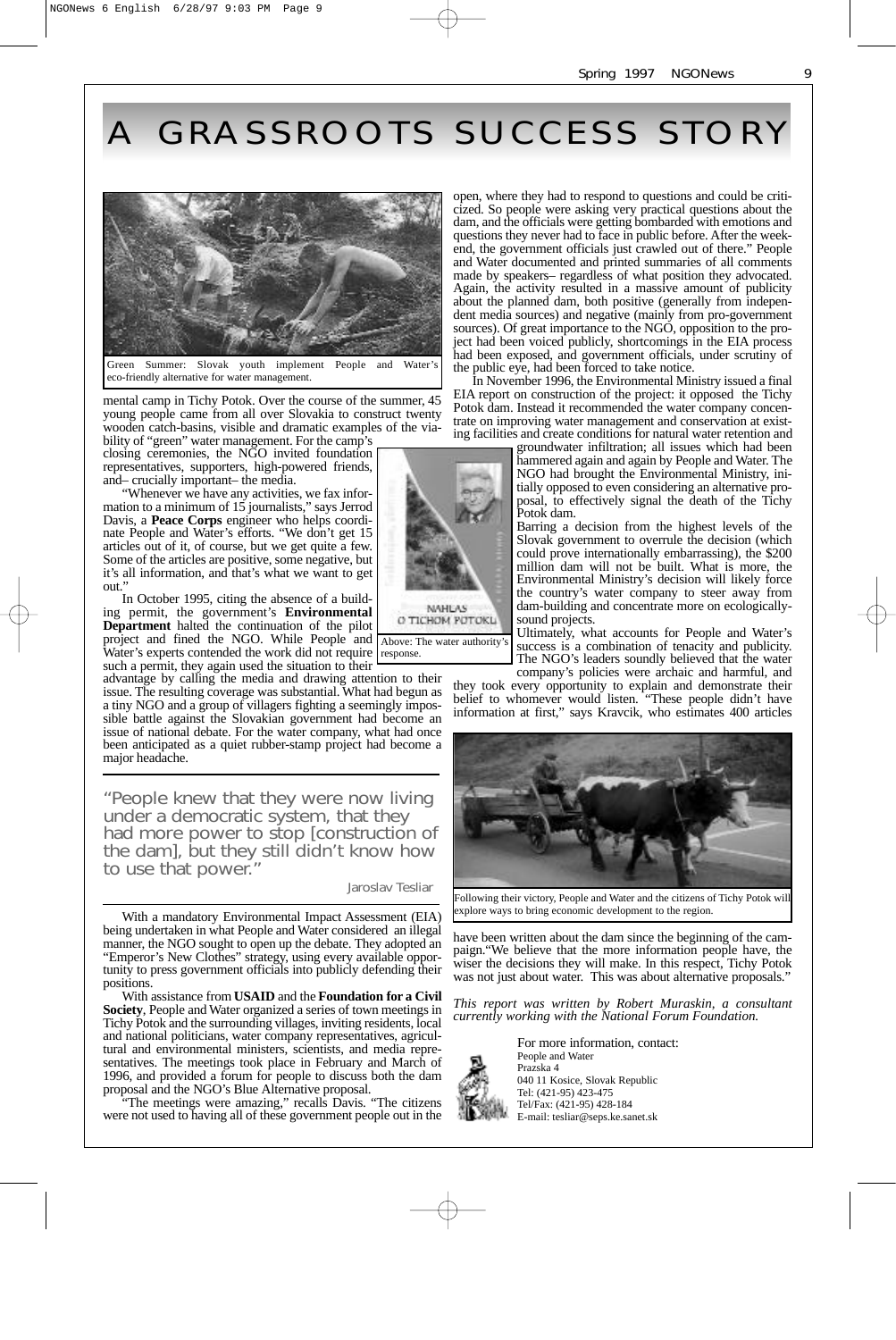### **EGAL TAX TREATMENT FOR NGOS** NEGAL

In democratic societies throughout the world, it is generally recognized that the tax incentives provided to NGOs and their financial supporters play a significant role in shaping the non-profit sector. Most countries in Central and Eastern Europe are currently considering revisions to their tax codes, including the provisions that regulate NGOs. The results will have a significant impact on the character and strength of NGOs throughout this region.

Through a project with the **World Bank**, the **International Center for Not-for-Profit Law (ICNL)** has surveyed laws affecting NGOs in over 100 countries. Based on its research, ICNL has developed a set of best practice standards concerning the fiscal incentives provided to NGOs and their donors.

#### Best Practice Standards

Income Tax Exemption of NGOs

Every NGO should be exempt from income taxation on funds or assets received from donors or governmental agencies.

#### Income Tax Deductions or Credits for Donations

Individuals and businesses should be entitled to an income tax deduction or credit for donations made to public benefit organizations (PBOs), which are NGOs that benefit the general public or a significant segment of society.

#### Taxation of Economic Activities

NGOs should be allowed to engage in economic activities so long as those activities do not constitute the principal purpose

or activity of the organization. Any net profit earned by an NGO from the active conduct of a trade or business could be: –subject to income taxation,

–exempt from income taxation if used for the beneficial purpose for which the NGO was formed,

–subject to income taxation only if the trade or business is not related to and in furtherance of the not-for-profit purposes of the organization, or

–subject to a mechanical test that allows a modest amount of profits from economic activities to escape taxation, but imposes tax on amounts in excess of the limit.

#### VAT and Customs Duties

–PBOs should be given preferential treatment under a value added tax (VAT). –PBOs should be given preferential treatment under or exemp-

tion from customs duties on imported goods or services that are used to further their public benefit purposes.

#### **Other taxes**

NGOs should be considered for exemption or preferential treatment from other tax laws, like property, sales, and inheritance taxes, but not from employment or payroll taxes.

*This report was provided by the International Center for Non-Profit Law (ICNL). For more information, contact:*

ICNL<br>P.O. Box 4

P.O. Box 4 Tel/Fax: (48-22) 233-946<br>00-970 Warsaw 65, Poland E-mail: icnl@ikp.atm.con E-mail: icnl@ikp.atm.com.pl

## HUNGARY IMPLEMENTS 1 PERCENT LAW

For Hungary's NGOs, fundraising just became a little bit easier. Following a massive lobbying campaign by a coalition of NGOs, the Hungarian Parliament passed a 1% tax law in December 1996 to benefit the non-profit sector. The new law allows any citizen filing a personal income tax return to earmark 1% of his or her taxes for a specific NGO.

It is too soon to judge the impact of the law (Hungary's deadline for filing 1996 tax returns was March 25th), but its passage has been soundly heralded by the country's NGO community. "This is among the very first steps towards developing charitable traditions in this country," said Zsuzsa Foltanyi, director of the **Environmental Partnership Foundation** in Budapest, one of the NGOs that coordinated the lobbying effort for the law. "The civil sector can be proud of its success."

law will solve all of their financial problems," said Foltanyi, who sees the real opportunity in citizens growing accustomed to charitable giving.

Because passage of the law occurred so close to tax time, it sent NGOs scrambling to inform supporters and the public about the law and their organizational tax numbers. NGOs then asked for help from friends. Hungary's daily newspapers offered discounted advertising space to NGOs seeking to publicize their names and tax numbers, and the **Nonprofit Information and Education Center (NIOK)** joined forces with the state telecom company **Matav** and the A**merican Chamber of Commerce** to set up a "green line," where organizations could register with a database and citizens could call in to find a possible recipient organization's tax number. (primary source: Budapest Business Journal)

Taxpayers wishing to apply the 1% law face a relatively painless process. Simply by sending a letter to the country's national tax office with their name, address, and a tax number, citizens can insure funds are funnelled to the NGO of their choice. The government has indicated that early returns have favored child- and animal-protection organizations, but have not yet released figures. The best case scenario for the law– if every Hungarian mailed in the 1% form– would mean almost \$26 million for the non-profit sector. But Hungarian NGOs, far from expecting a windfall, seem content that a little bit of money will trickle in. "Hardly any citizen's group believes the new

CZECH LAWMAKERS TO WORK ON 1 PERCENT FUND

Hungary is not alone in its initiative to channel state revenue to the non-profit sector. In 1991, the government of the Czech Republic made a decision to set aside 1% of all funds it accumulated through state privatization and channel that money to registered foundations. Law-makers were attempting to grapple with the problems of distributing the fund when the elections of 1992 ushered in a new government. Not placing a high priority on the development of civil society, the new government failed to create any mechanism to distribute the evergrowing fund. But with the elections of 1996, the political climate in the country has again changed, and the new government is seeking a solution to the problem. At issue is how to distribute some \$66 million to the country's non-profit sector. Three

possibilities are currently under discussion. The first consists of a **flat distribution** of the money between all existing foundations. If this method was adopted, each foundation would receive a small sum– too small to fund an endowment, the funds would probably go towards yearlong projects. None of those responsible for making the decision is seriously considering this as an option.

The second idea is to **select a number of foun-**

**dations** to receive the funds. This would provide the country with a handful of foundations with a real endowment which would be capable of pro viding long-term funding for NGO activities. In this case, choosing the foundations would become a whole new challenge, as the entire non-profit sec tor should have access to the money.

The third option would be to **establish one or several new foundations**, to be governed by a board which would be partially nominated by Parliament. Again, this would create a whole new set of issues-- aside from the difficulty of setting up this kind of foundation, this option might well cre ate resentment among existing foundations and be subject to political pressure. On the other hand, this method would allow for a more satisfactory distri bution of the funds over the whole spectrum.

In view of this unresolved situation, the hope of the Czech non-profit sector is that the eventual decision will give preference to the long-term sur vival of the sector as a whole, not only to a few favored activities.

*This report was prepared by Jana Ryslinkova and Megan Hodges of the Information Center for Foundations and Other Nonprofit Organizations in the Czech Republic.*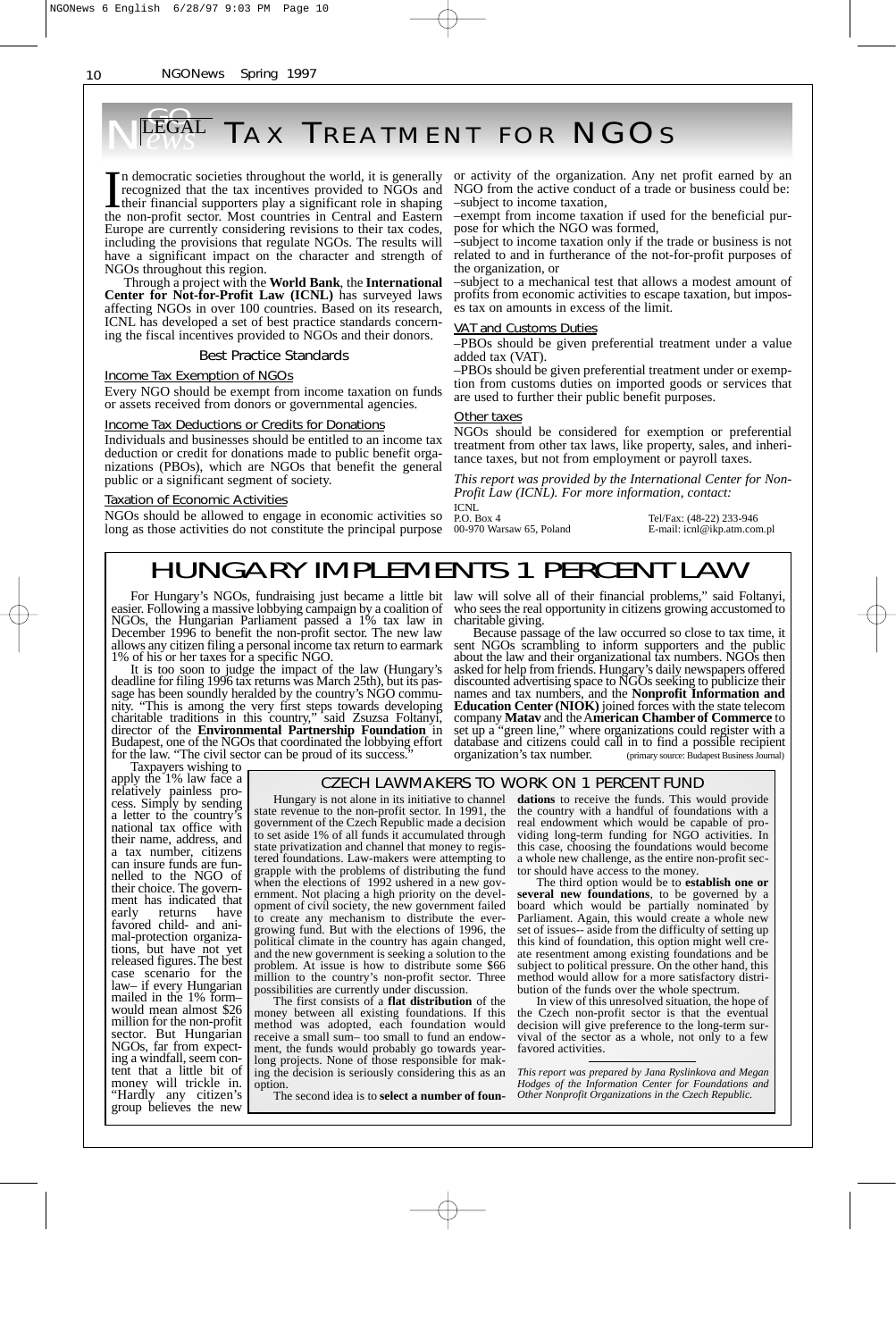as non-partisan social groups

foundation for a genuine civil

zens to join them in their efforts to resolve the problems of the

C RISIS IN A LBANIA

### How is Albania's non-profit sector coping with the political turmoil? DemNet Albania Reports.

In response to the recent political and economic crisis, Albanian NGOs are actively working together to develop a peaceful resolution. As bullets were flying and foreign aid workers and volunteers were being evacuated from Albania, the country's NGOs were busy organizing round-tables, peti-through the main square and boulevards. ORT DemNet's local

words, "Messages from Albanian NGOs," followed by other NGOs with their full membership holding posters about their organizations. Much of the Tirana public was very curious and asked for leaflets and information as the NGOs marched

tions, peaceful demonstrations, radio and TV spots and interviews, fundraising events, and meetings with the newlyappointed coalition government.

One DemNet grantee, the **Albanian Youth Council** (an umbrella group of over 40 youth NGOs) has started a sig-

nificant fundraising initiative to reconstruct the recently ransacked Agricultural University of Tirana. Immediately after the university campus was destroyed, the Albanian Youth Council sent volunteers to restore and preserve any remaining components of the library and classrooms. The Youth Council set up 2 large tables in the main square in Tirana to raise money to rebuild, and in their first week raised over \$1,500. The **Albania Civil Society Foundation**, the **Albanian Center for Human Rights**, and the **Albanian Center for Reconciliation of Disputes** placed posters around the capital and faxed notices country-wide urging a peaceful citizens' response and resolution to the crisis.

Albanian NGOs are also very concerned about local and foreign media coverage of the crisis, because it concentrates on only one image- rebels with guns. The country's NGOs have been presenting a more complete and realistic picture to

### Although Tirana-based NGOs have been very active, NGOs in the other cities of Albania have suffered greatly.

the local and foreign press, that of people and organizations trying to construct peace and stability. A number of women's NGOs organized peace demonstrations and, together with other humanitarian NGOs, prepared and broadcasted television spots on Albanian and foreign television urging citizens (including a special plea to children) to return their guns to military depots and seek a peaceful resolution. On March 29, ORT DemNet co-funded a peace march with the **Albanian NGO Forum**, the **Albanian Civil Society Foundation**, the **Albanian Center for Reconciliation of Disputes**.

Local ORT DemNet staff worked with organizers to hold a silent peace march of over 400 NGO representatives from approximately 90 NGOs in Tirana. Albanian Youth Council representatives led the march, carrying a large poster with the

staff prepared 1000 leaflets explaining the purpose of the peace march, the role of NGOs

presenting a more complete and realistic as non-partisan social groups<br>misture to the local and foreign presention working to establish a solid that of people and organizations trying society, and a plea urging citi-The country's NGOs have been picture to the local and foreign press to construct peace and stability.

> crisis and reconstruction. The march received extensive coverage on local and foreign television, including interviews with Albanian NGO representatives and local ORT DemNet staff.

> ORT DemNet grantees are taking the lead in meeting with the newly-appointed coalition government to offer their cooperation in resolving the crisis. One DemNet grantee, the Albanian NGO Forum, organized a meeting between the newly-appointed Minister of Labor and Social Protection and representatives from the NGO community to discuss ways to work with the new government in resolving the crisis.

> Another DemNet grantee, the **Humanitarian Association for Labor Invalids**, met with the new Prime Minister to discuss cooperation in alleviating the current crisis. The new government officials welcomed the support and cooperation of NGOs and expressed willingness to work with them in finding a concrete resolution to the crisis and to begin rebuilding civil society. The **Albanian Helsinki Committee**, a DemNet grantee, has been monitoring human rights violations by both the government and rebel forces, and is issuing daily press releases. Another DemNet grantee, the **Society for Democratic Culture**, has formulated and advocated recommendations for a new electoral law for parliamentary elections.

> Although Tirana-based NGOs have been very active, NGOs in the other cities of Albania have suffered greatly. The NGO Forum's regional house in Gjirokaster was looted; most of the women's associations in the south are also not functioning because women are trying to flee with their families to safer areas. As a result, the Tirana-based NGOs have yet another role: to support their counterparts in other cities and work with European Union officials to coordinate the distribution of humanitarian aid. ORT DemNet will support these efforts to assist the country's Southern NGOs.

> *This report was prepared by the DemNet Albania office, the Organization for Educational Resources and Technological Training (ORT).*

## CALLING ALL NGOs

Albanian NGOs are looking for assistance and advice from their CEE counterparts. The ORT Democracy Network Program in Albania is preparing a news bulletin highlighting comparative NGO activities in other countries as well as creative suggestions to respond to this crisis. It seeks examples of relevant NGO activity in the fields of conflict resolution, economic policy formulation in response to failed pyramid schemes, investor compensation, etc., humanitarian aid, and assistance to displaced persons. If you can provide any useful examples of NGO efforts in times of crisis or can offer any other type of assistance, please send information to:

> ORT Democracy Network Program, office: 2025 "I" Street, N.W. Suite 320, Washington, D.C. 20006; Tel. (202)293-2560 Fax: (202) 293-2577 E-mail: ortdc@aol.com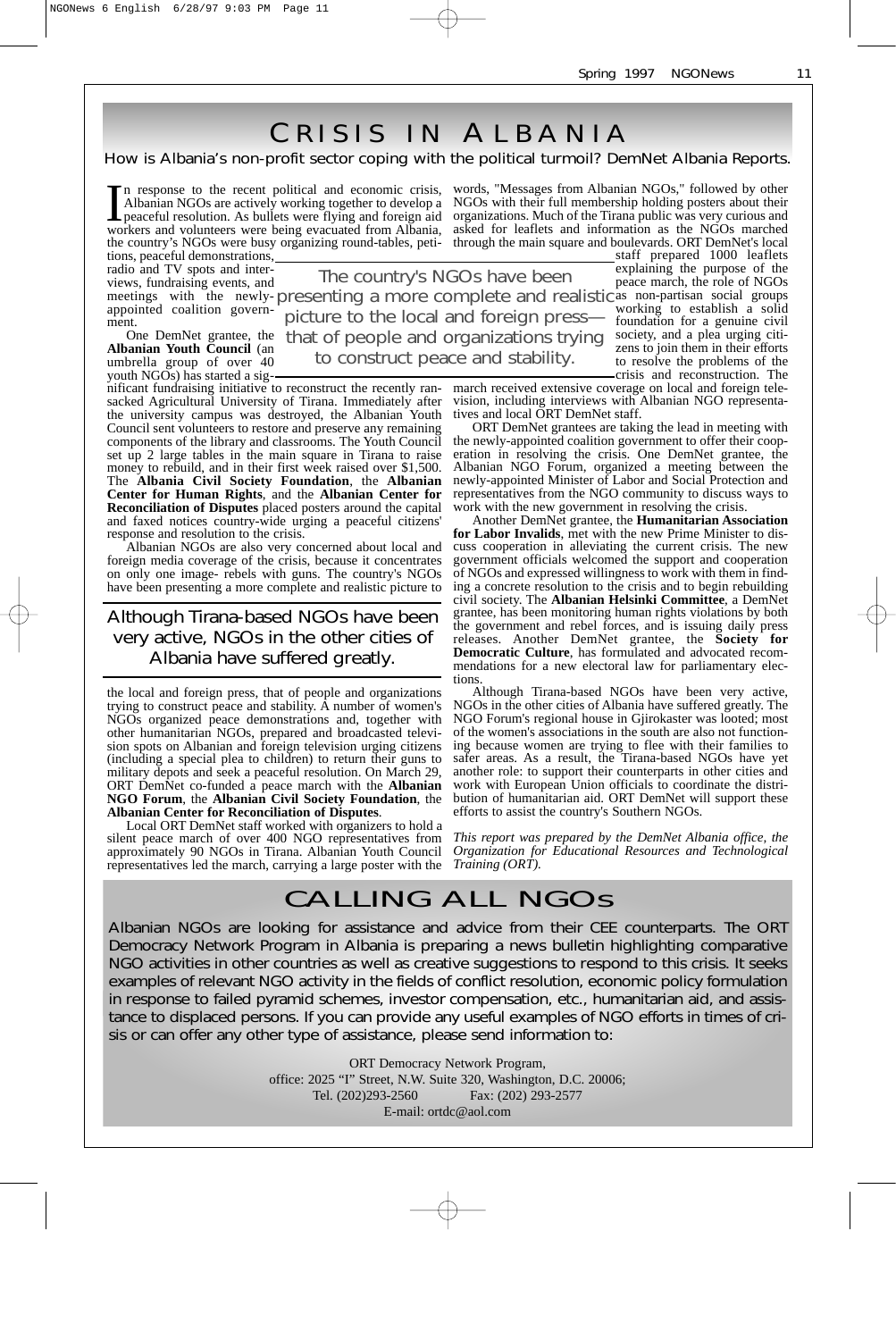#### FINDING FUNDING SOURCES...

The Directory of International Funding Organizations provides NGOs with concise information on a host of charitable foundations and organizations. Specifically geared for the non-profit sector, the book provides descriptions and contact information for over 200 NGO sponsors, including information on application requirements, restrictions, and procedures. Available for \$30, the directory



NEWS r esour ces

can be ordered from: Charities Aid Foundation (CAF)

King's Hill, West Malling, Kent, ME19 4TA, UK Tel: (44 1403) 710-851 Fax: (44 1403) 711-143 E-mail: biblios@biblios.co.uk



...AND CAPITALIZING ON THEM

Once potential benefactors have been identified, the real work begins. Applying to a Grant-Making Trust: A Guide for Fundraisers walks NGOs through the process of creating coherent and effective proposals for soliciting grants.

The publication, also available from CAF, is priced at \$12.

–See above for contact information–

#### DEMOCRATIZATION AGENCIES AT A GLANCE

Fortifying the Foundations examines programs that have either directly or indirectly supported the democratization process in East Central Europe. The 100-page book is meant to serve as a catalyst for foundations and NGOs to find one another, as well as outline networking and collaborative opportunities for NGOs in the region. To order, contact:

**Institute of International Education**

Vigyazo F. utca 4 II/2, 1051 Budapest, Hungary<br>Tel: (36-1) 132-9093 Fax: (36-1) 26 Fax: (36-1) 269-5436 E-mail: mlazar@iie.hu

#### RESOURCES FOR NGOs

The Centers for Pluralism Newsletter, a publication of the **Institute for Democracy in Eastern Europe (IDEE) / Warsaw**, features regular reports on the activities of many NGOs in the region as well as services and support available to CEE NGOs. Recent articles have addressed issues of fund-raising and organizational information-sharing. The newsletter is available in both English and Russian. To subscribe, contact: IDEE

P.O. Box 311, 00-950 Warsaw, Poland Tel: (48-22) 620-8344 Fax: (48-22) 620-8358

E-mail: idee@plearn.edu.pl Web: <http://www.civnet.org>

# NCNR Щ Ja.

#### BUILD A BETTER BOARD

NCNB International, the newsletter of the **National Center for Non-Profit Boards**, tackles issues of importance to any NGO with a board of directors. The newsletter offers an ongoing examination of what roles non-profit boards can and should be taking in the governance of organizations, and how such boards can improve the effectiveness of NGOs. To subscribe, contact:

National Center for Non-Profit Boards Suite 510, 2000 L Street, NW, Washington, DC 20036-4907 USA<br>Tel: (1-202) 452-6262 Fax: (1-202) 452-6299 Fax: (1-202) 452-6299 E-mail: ncnb@ncnb.org Web: <http://www.ncnb.org>

#### NGOs AND ECONOMIC DEVELOPMENT

The Role of NGOs in Economic Development, a 300-page summation of an international NGO conference, looks at the ways in which economic development NGOs affect policy and function as organizations. Although the book's tone is global, certain chapters are devoted to CEE, and many of the aspects it explores are universal. Available for \$27, the book can be ordered from:

International Institute of Administrative Sciences Rue Defacqz, bte 11 B-1000 Bruxelles Belgium

Tel: (32-2) 538-916-465 Fax: (32-2) 537-9702

#### POLITICAL RIGHTS REVEALED

Issues of civil liberties and political rights are explored by

**Freedom House** in its semi-annual newsletter, "Freedom Monitor." The publication reports on comparative freedoms in countries throughout the world, discusses the current activities of the Foundation, and reviews publications exploring issues of personal and political freedom. Subscriptions are available free of charge to organizations in CEE. Contact: Freedom House 120 Wall Street New York, NY 10005 USA



Tel: (1-212) 514-8040 Fax: (1-212) 514-8050 E-mail: frhouse@freedomhouse.org

#### FORCED MIGRATION EXAMINED

Readers interested in forced migration and refugee issues can keep up to date with "The Forced Migration Monitor," an 8 page newsletter published regularly by the **Open Society Institute** in New York. "FM Alert," a new companion publication, provides updates on political, social, and economic events that impact population movements. Available in print and electronically\*, they can be ordered from:

Forced Migration Projects

Open Society Institute

888 Seventh Avenue, 27th Floor, New York, NY 10106 USA Tel: (1-212) 887-0655 Fax: (1-212) 246-1517

E-mail: refugee@sorosny.org

\*To subscribe to both publications electronically, send an email to <majordomo@soros.org>. Leave the subject blank, and in the message field, write: "subscribe osi-migration <your e-mail address>"

#### A FRESH TAKE ON TRANSFORMATION

All too often, books which explore the democratic and societal changes in CEE are monotonously dry and academic. Roczniak is a welcome change. This short book, published by the Polish foundation **BORIS** (with support from the **National Forum Foundation**), takes a clear, lively look at the restora-



tion of civil society in Poland. From the public's opinion of NGOs and implementation of tax incentives to broader issues such as the definition of civil society, Roczniak addresses dozens of NGO issues with a crisp and candid style. To order, contact: BORIS

> 01-011 Warszawa, Nowolipie 25B, Poland Tel/Fax: (48-22) 383-982 or (48-22) 382-672 E-mail: boris@ternit.pl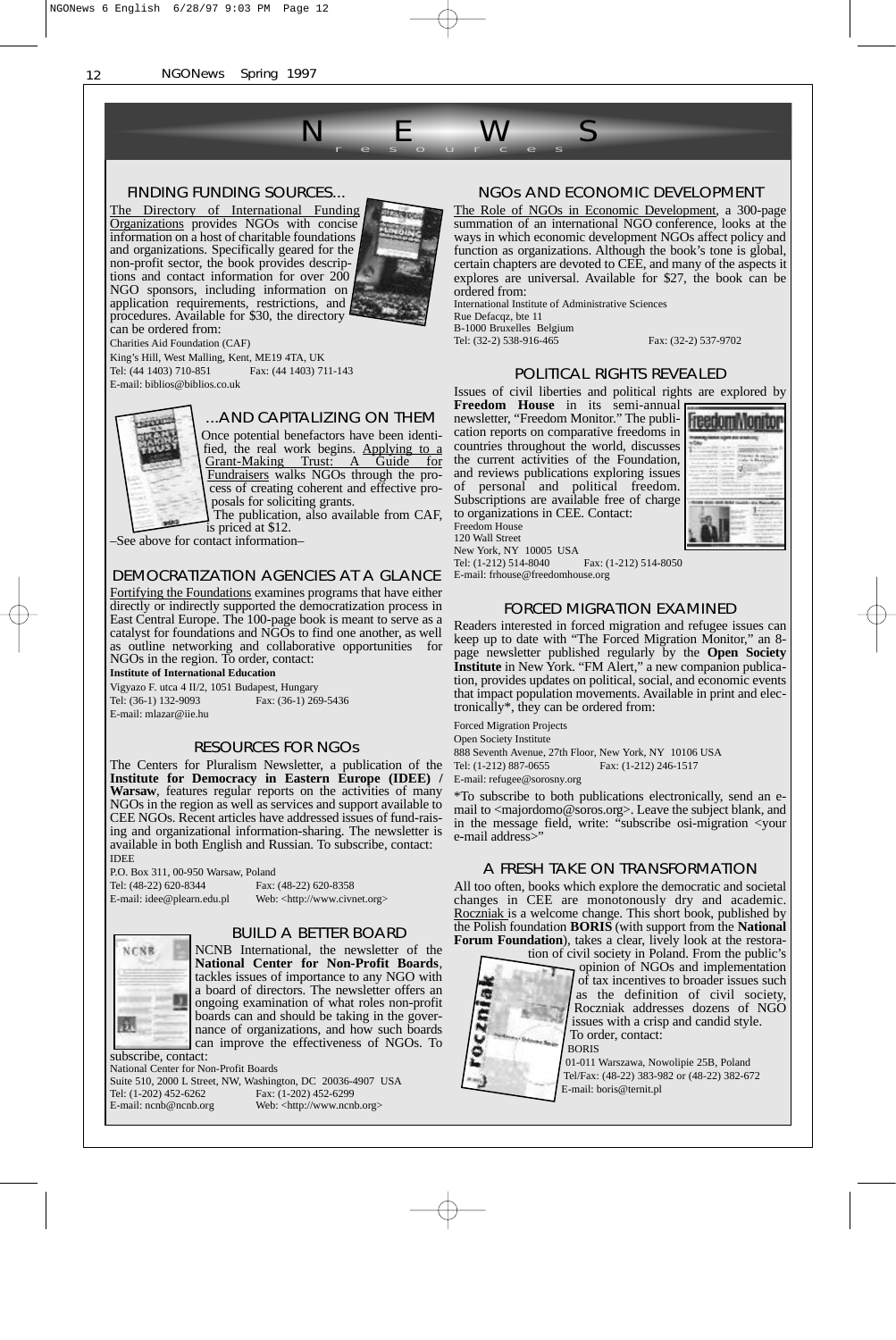

#### TRIPLESPEAK TRANSLATED

Don't know a mail-queue from a majordomo? No problem. "At Ease With E-Mail: A Handbook on Using Electronic Mail for NGOs in Developing Countries" is a practical guide for NGOs venturing into the world of electronic communication. Available in English, French, and Spanish. Contact:: **Friedrich Ebert Foundation**

950 Third Avenue New York, NY 10022 USA

Tel: (1-212) 688-8770 E-mail: fesny@undp.org

#### LONELY SCHOLAR SEEKS PARTNER...

Due to a communist system that stifled open discussion in the social sciences, and the generally poor economic conditions that have left universities in the region with few resources, many CEE professors and students are not integrated into any kind of scholarly network. The **Civic Education Project**'s (CEP's) new On-Line Partners Program has been designed to match Eastern and Western scholars and students with one another. As part of the initiative, CEP is now recruiting Westerners to become on-line partners– participants will be matched to scholars or graduate students in CEE or FSU who share their academic interests and may occasionally require a marginal amount of assistance. Interested parties should contact: Ronald Kim

Civic Education Project

1140 Chapel Street, 2nd Floor, New Haven, CT 06510 USA

Tel: (1-203) 781-0263 Fax: (1-203) 781-0265 E-mail: rkim@cep.yale.edu Web: <http://www.cep.yale.edu >

#### RADIO FREE EUROPE PICKS UP DIGEST



As of April 1, **Radio Free Europe (RFE)** has taken over production of the regional daily news digest formerly produced by **OMRI.** The daily briefing, now called Newsline, will feature breaking news from CEE and FSU, as well as analytical materials and special reports

from RFE correspondents. To subscribe, send an e-mail to <listserv@ascu.buffalo.edu>. In the text of the message, type <subscribe RFERL-L YourFirstName YourLastName> and send the message.

#### INTERNET FELLOWSHIPS IN ARMENIA, MOLDOVA, RUSSIA

The **International Research & Exchanges Board (IREX)** has called for applications from U.S. citizens who are interested in applying for year-long Internet fellowships in Armenia, Moldova, and Russia. Fellows will be responsible for promoting Internet access and training at universities, libraries, and NGOs. The application deadline is April 15, and fellowships will begin this summer. For more information or application procedures, contact:

Jane Belenky Smith Bruce McClelland<br>Program Officer Director. Internet Acc IREX/Washington IREX/Moscow<br>Fax: (1-202) 628-8189 Fax: (7-095) 20

Program Officer Director, Internet Access and Training Program Fax: (7-095) 203-5966 E-mail: jbelenky@irex.org E-mail: bmcclell@irex.ru





#### THE FUTURE OF GIVING ?

Scrolling on-line through a list of projects, you pause to consider one which catches your eye– a school group in Ukraine is looking for \$1,000 in order to purchase a computer. You choose to make a donation, follow a few links, click and– Funded! You are sent an invoice for your pledge, and later on a thankyou note for your tax-deductible donation.

Futuristic daydream? Better. **The Virtual Foundation** is the real thing– a new example of how the Internet can be used by people living in one part of the world to provide concrete assistance to people in another. Beyond offering a new fundraising opportunity to the NGOs of CEE , the concept of a virtual foundation has broader implications– it can provide a means for private citizens and small organizations, groups previously discouraged by the cost, bureaucracy, and/or anonymity of long-distance philanthropy, to contribute.

**How it works:**

The Virtual Foundation is a consortium of environ-

mental organizations in the U.S. and Eastern Europe, each of whom has extensive experience administering grants to NGOs. A regional representative organization debates the merits of grant proposals submitted by local non-profits– if accepted, proposals are then passed on to the Virtual Foundation's Board of Directors for further review. Following approval by the Board, the proposals, which range



from \$1,000-\$5,000, are uploaded to the Internet where they can be viewed and by millions of people who then have the option to provide full- or partial funding. (source: ccsi)

> Visit the Virtual Foundation at: <http//www.virtualfoundation.org> For more information, contact: Lydia Thompson or Randy Kritkausky P.O. Box 142, Hartford PA 18823 USA Tel: (1-717) 434-9588 Fax: (1-717) 434-9589 E-mail: ecologia@igc.apc.org

#### TREASURY TALK

The **Center for International Private Enterprise (CIPE)** has added an economic reform discussion forum to their web page. The interactive forum, <http://www.cipe.org/discuss.html>, has been created to compliment CIPE's quarterly journal, *Economic Reform Today*, and contains excerpts from the magazine and reader feedback on new developments in economic reform, business development, and democratic institutions. To order *Economic Reform Today*, or to

find out more about the Center and its activities, contact:



CIPE 1615 H Street NW Washington, D.C. 20062-2000 USA Tel: (1-202) 463-5901 Fax: (1-202) 887-3447 E-mail: cipe@cipe.org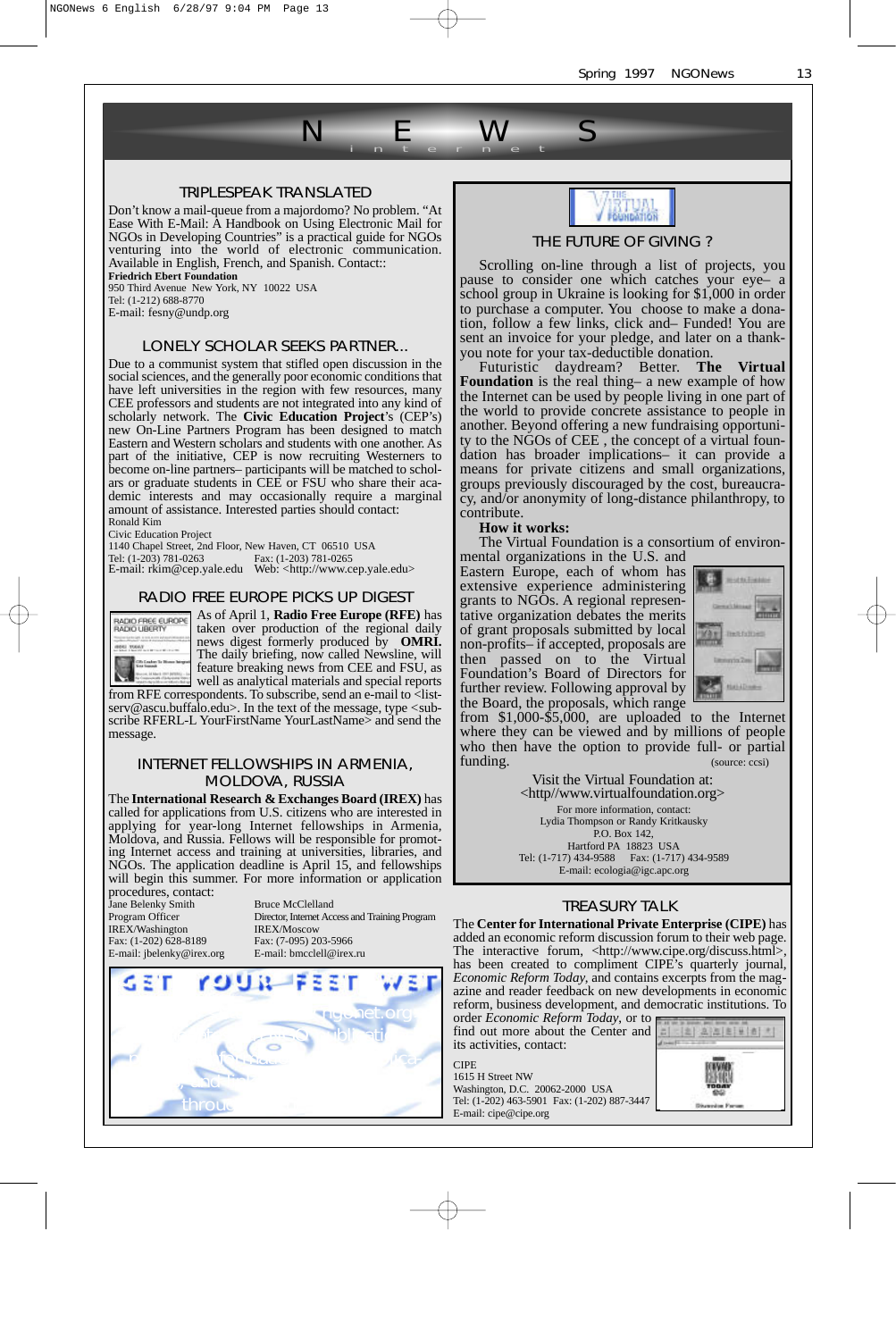

#### SUPPORT FOR THIRD SECTOR RESEARCH

The **Aspen Institute**'s Non-Profit Sector Research Fund seeks to expand understanding of non-profit activities, including philanthropy, by supporting research undertaken by scholars and practitioners. The institute offers awards ranging from \$5,000 - \$50,000 to support research of eligible applicants. Grants of up to \$20,000 are also available to support doctoral dissertation research. The application deadline is June 1.

For more information, contact:

Nonprofit Sector Research Fund, The Aspen Institute

1333 New Hampshire Ave., N.W. Suite 1070

Washington, DC 20036 USA Tel: (1-202) 736-5838

Fax: (1-202) 467-0790

E-mail: nsrf@aspeninst.org

Web: <http://www.aspeninst.org/dir/polpro/nsrf/nsrf1.html>

#### LOCAL GOVERNMENT REFORM

The **Open Society Institute** has launched a grants program to accompany its new "Local Government and Public Service Reform Initiative." Grants will be issued to strengthen the capacity of institutions and organizations engaged in reformoriented activity, support analysis of issues and problems confronting local government, provide technical assistance to government agencies involved in reform, and assist national **Soros Foundations** in the development of local government initiatives. Letters of inquiry and proposals should be sent to:

Dr. Bohdan Krawchenko (LGPSRI)

Academy of Public Administration

Office of the President of Ukraine

20 Eugene Pottier Street, 252057 Kiev, Ukraine Tel: (380-44) 446-0425

Fax: (380-44) 446-9436 or (380-44) 216-7629 E-mail: bk@ipa.freenet.kiev.ua

#### REGIONAL ENVIRONMENTAL ISSUES

The Earmarked Grants Program, sponsored by the **Regional Environmental Center (REC)**, provides grants of up to 20,000 ECU for specific environmental projects which promote regional cooperation. The REC also sponsors a Local Grants Program which targets emerging NGOs in need of assistance. Through this program, grants of up to 5,000 ECU are made available to NGOs for operating expenses, training and educational activities, local projects, and local events.

For more information on the REC's grant programs, contact: Regional Environmental Center

Ady Endre u. 9-11 Szentendre 2000, Hungary Tel: (36-26) 311-199 Fax: (36-26) 311-294 E-mail: winston@rec.hu

#### ECONOMIC RESEARCH FELLOWSHIPS

The **Central and East European Economics Research Center (CEEERC)** in Warsaw is inviting applications for preand post-doctoral research fellowships from citizens of post-Communist countries. The center, co-sponsored by **Warsaw University** and **Columbia University**, will be conducting research on employment, social security, public health, financial institutions, regional integration, agricultural transformation, and other issues of importance to the region. Fellowships will be granted for periods of up to one year, and Fellows will be provided with housing, office space, and a monthly stipend. For more information or application procedures, contact:

Marian Wisniewski, Director Warsaw University Columbia University CEEERC<br>Warsaw University<br>ul. Banacha 2B<br>02-097 Warsaw, Poland E-mail: lfherk@plearn.edu.pl

John Mcgiel, Director Institute on East Central Europe York, NY 10027 USA E-mail: jsm6@columbia.edu

#### NFF REGIONAL THINK TANK INITIATIVE GRANT COMPETITION

The **National Forum Foundation** has announced the launch of the Regional Think Tank Initiative (RTTI). The program, initiated in March at the conference for CEE think tanks in Budapest, will strengthen CEE's independent public policy institutes in order to increase their ability to influence the public policy-making process. The program is specifically intended to strengthen regional ties and cooperation among CEE think tanks active in public policy development and implementation. A key component of this initiative will be financial support through the NFF's Regional Project Grants program.

#### GOALS

Through Regional Project Grants, as well as U.S.-based internships, regional exchanges, on-site managerial support, and the NGONet, the NFF plans to:

–Develop and strengthen networks of independent think tanks –Enhance institutes' capacity to contribute to informed and effective public policy research, debate, and management; –Strengthen programmatic linkages between CEE policy

institutes; –Facilitate management and organizational skills transfer

between think tank staff, particularly between northern tier and southern tier institutes

–Encourage "pilot" or model regional programs which can be duplicated at institutes elsewhere in CEE; and –Increase institutes' financial viability.

### **ELIGIBILITY**

To qualify for a grant under the RTTI, an applicant must be:

–A legally registered NGO in Albania, Bulgaria, Czech Republic, Estonia, Hungary, Latvia, Lithuania, Macedonia, Poland, Romania, or Slovakia; and

–Engaged in public policy research, development, and debate in the areas of democracy-building and economic development, preferably concerned with issues at the national level.

In addition, applicant proposals must have a clear public policy component and demonstrate a significant regional dimension and rationale.

#### POSSIBLE PROJECTS

The NFF's Regional Project Grants could be used for, but are not limited to, projects intended to:

–Produce and disseminate research studies, policy papers, or draft/model legislation;

–Formally establish or expand existing networks/associations; –Provide training for staff from CEE institutes in areas such as fundraising, corporate relations, advocacy, public relations, and financial management;

–Strengthen institutes' capacities to educate the public and/or generate public awareness about critical issues; and –Create or enhance opportunities for constructive interaction between policy-makers, the media, and think tanks.

> Deadlines for receipt of proposals are May 31, July 31, and September 30, 1997.

Send all inquiries to: Regional Project Grants/TTI National Forum Foundation - Budapest 18 Ménesi ut, 1118 Budapest, Hungary Tel/Fax: (36-1) 185-0985, 185-3108, 166-9879 E-mail: nff@nff.hu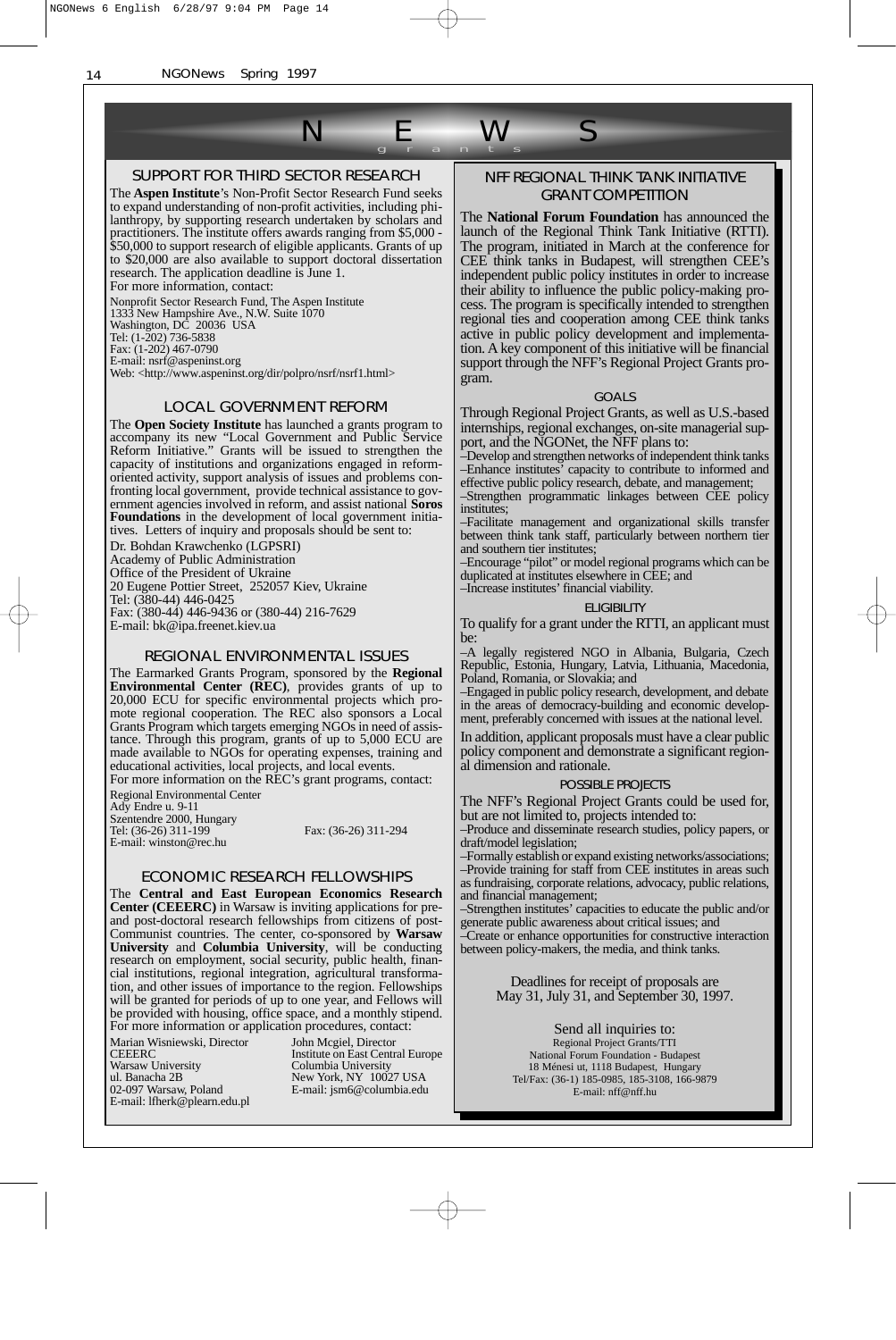

### SEEKING EASTERN BUSINESSES AND WESTERN BUSINESSMEN

**Citizens Democracy Corps (CDC)**, an initiative which sends senior-level executives and entrepreneurs to assist small and medium-sized companies and business support NGOs in the region, has expanded its program to include Ukraine and Moldova. The CDC is currently seeking Ukrainian and Moldovan NGOs and businesses which can benefit from the program, as well as volunteers willing to participate. Eligible for support are NGO business-support centers, business school development offices, regional and local economic agencies, trade bureaus, and privatization programs. Also eligible are privately owned businesses, or those in the process of privatization, which have been operating for at least one year.

Representatives of interested companies and institutions, or individuals wishing to volunteer should contact:

Mr. Joe Mashkovich Ms. Bethany Weinstein<br>Country Director, CDC Odessa Program Officer, CDC 8a Marazlijevskaya Str. Citizens Democracy Corps Tel: (380-482) 251-425<br>Fax: (380-482) 250-128<br>E-mail: cdc@paco.net Web: <http://www.cdc.org>

Program Officer, CDC Ukraine 1400 I Street NW, Suite 1125 Washington, D.C. 20005<br>Tel: (202) 872-0933 E-mail: bweinstein@cdc.org

#### TROUBLES IN BELARUS

The chilling backlash of Belarussian President Aleksandr Lukashenko's newly expanded powers has hit the country's fledgling civil society in a direct way. The **Soros Foundation–Belarus**, which has distributed \$13 million towards strengthening the third sector in Belarus, has become the latest victim of the government's increasing persecution against independent and opposition groups. On March 17th, Peter Bern, local director of the foundation, was detained for 12 hours at the Minsk airport, where he was accused of interfering in Belarussian affairs and then expelled from the country. The U.S. Embassy subsequently filed a protest, but in light of the current diplomatic situation between the two countries (relations have rapidly deteriorated following the U.S. government's decision to suspend \$40 million in aid for Belarus), it seems unlikely to have a major effect. According to *The New York Times*, Mr. Lukashenko has ordered an audit of the foundation and other non-governmental organizations.

#### HELP FOR HUNGARIAN NGOs

DemNet Hungary has begun a program to place student volunteers in Hungarian NGOs. These student interns– mainly foreigners studying in Hungarian universities– can provide non-profits with much needed office and translation help, at no cost to the organization. Interested NGOs should contact:

#### United Way International Raoul Wallenberg u. 4, 1136 Budapest, Hungary Tel/Fax: (36-1) 302-2939 or (36-1) 111-3811 E-mail: uwi@ind.eunet.hu

### AWARDS FOR ENTREPRENEURIAL ANALYSIS

As part of an upcoming conference on "Entrepreneurship in the Transition Economies of Central and Eastern Europe," the **Institute for Foreign Studies** and the **Stern School of Business** at New York University have issued a call for papers. The organizers seek analyses of entrepreneurial activity as it relates to economic and political aspects of the transition. Authors of papers which are accepted for the conference, to be held in New York this November, will each be awarded a \$1,000 honorarium and travel expenses. For more information, contact:

Professor Paul Wachtel, Institute for East West Studies 700 Broadway, New York, NY 10003 USA Tel: (1-212) 998-0874 Fax: (1-212) 995-4218 E-mail: pwachtel@stern.nyu.edu

#### ECOLOGICAL DEVELOPMENT FOR ESTONIA

A substantial development program, aimed to allow Estonia to meet the environmental and social goals set forth in the 1992 Rio de Janeiro environmental conference, has been launched in Estonia. On January 27th, the Estonian government and the Tallinn Branch of the **Stockholm Environmental Institute** signed an agreement to include Estonia among those countries with an environmental program modelled after Rio's Agenda 21 agreement .

#### SEEKING EXCHANGE ORGANIZERS

The **U.S. Department of Education** is seeking independent non-profit educational organizations in the U.S. to develop international education exchange activities between the U.S. and the countries of Eastern Europe, Lithuania, Latvia, Estonia, Georgia, the CIS, and any FSU countries whose political independence is recognized in the U.S. Programs should prioritize either the teaching of civics and government, or the teaching of economics, and should include a wide variety of seminars, exchanges and research. Applicants should have extensive experience in developing similar programs. For more information, contact:

Rita Foy, U.S. Department of Education 555 New Jersey Avenue, NW Room 610 Washington, DC 20208-5573 USA Tel: (1-202) 219-2079 Web: <http://www.gcs.ed.gov>

**W ANTED: SUCCESS ST ORIES** If you've got a public policy success story to tell, we'd like to hear from you. NGO News will award \$200 to the authors of success stories chosen for publication. All articles should clearly document how an NGO project or activity in the fields of democratization, economic development, social safety net restructuring, or environmental protection had a direct and significant impact on public policy. Articles should be between 400-500 words; submit

them to NFF-Budapest (see address on back cover).

#### PUTTING VOLUNTEERS TO WORK

"Rebirth of Voluntarism in East-Central Europe," a conference to explore different aspects of voluntary work, will look at how NGOs can entice volunteers to their cause, how NGO organizers can best manage volunteers, and what role voluntarism plays in a civil society. The conference, organized by the United Way International and co-sponsored by the National Forum Foundation and the Non-Profit Financial Center, will be held in Szentendre, Hungary from June 20-22. Limited financial support is available for participants. For more information, contact:

Meeting Budapest, Ltd. H-1027 Budapest, Csalogany u. 23-25, Hungary Tel: (36-1) 212-1667 or (36-1) 201-2577 Fax: (36-1) 212-2623 E-mail: meeting@hungary.net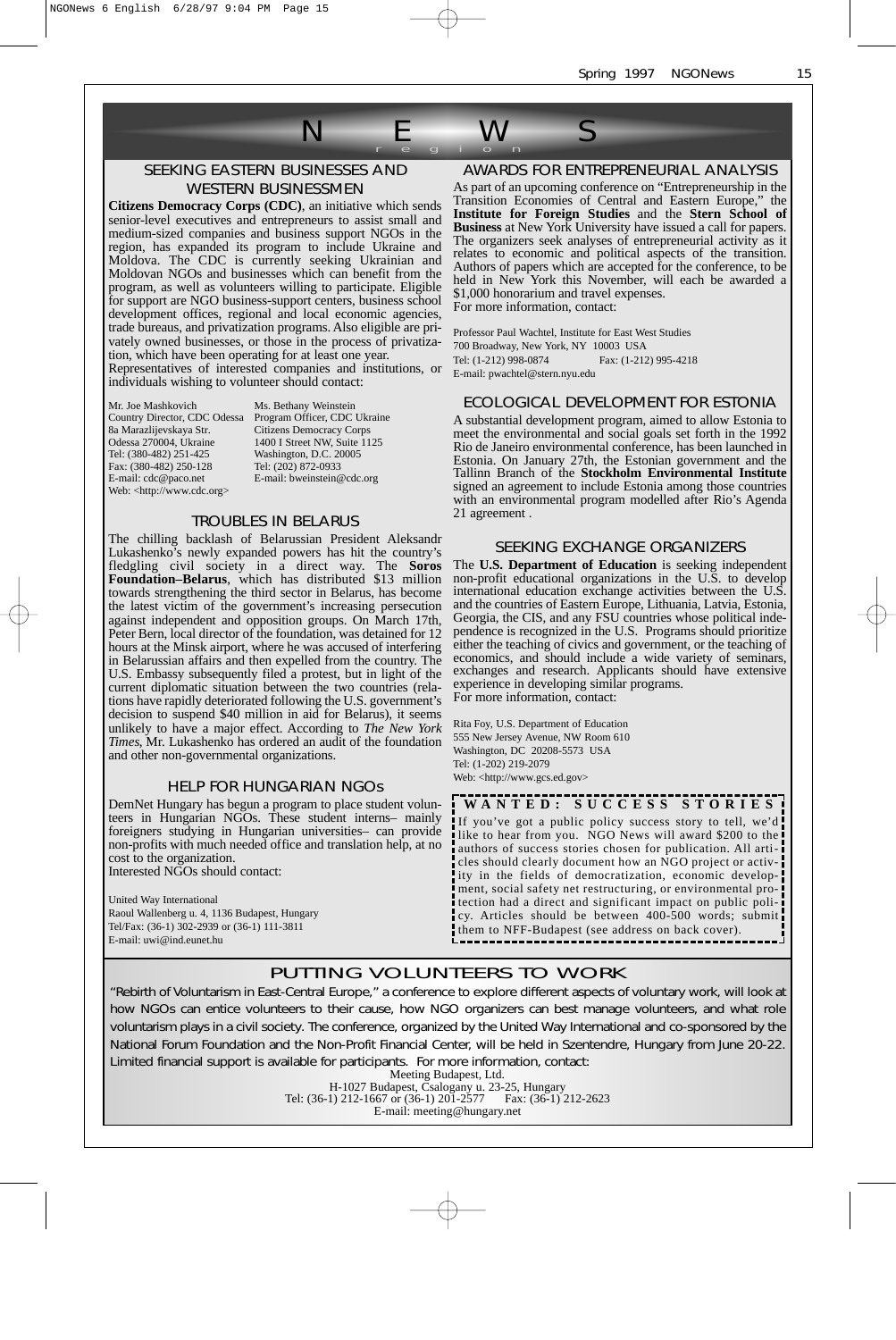#### April 25-May 3 Kiev, Ukraine Birmingham. Contact: Janet For NGOs Seminar" organized conference identifying opportu-CALENDAR

"Working Together for Equality." International training course for young leaders, organized by the Young Women from Minorities Network. Contact: WFM, c/o Mult. Centre, Vardshusvagen 46, S-14785 Tumba, Sweden; Tel: (46-8) 5306-2568; Fax: (46-8) 5306- 2550

May 4-6

Bucharest, Romania "Generating Investment Through Economic Reform" Conference sponsored by CIPE, ICES, and CPSCA Contact: CIPE, Eotvos u. 44, Budapest 1067, Hungary; Tel: (36-1) 269-5654; Fax: (36- 1) 112-1470); E-mail: 100324.1674@compuserve.com

#### May 5-6

Bratislava, Slovakia

"Rural Development." Pan-European conference organized by the Council of Europe's Commission on Agriculture and Rural Development Contact: Council of Europe, Palais de Europe, F-67075, Strasbourg, France; Tel:(33-388) 412-113; Fax: (33-388) 412-719

#### May 9-11

Budapest, Hungary "Regional Advocacy Training For NGOs Seminar" organized by the National Democratic Institute and the National Forum Foundation. Contact: Gina Vetere; NDI, 1717 Massachusetts Ave, NW, 5th Floor, Washington, DC 20036, USA; Tel: (1-202) 328-3136; Fax: (1-202) 939-3166; E-mail: 5979039@mcimail.com

#### May 12-14

Loughborough, United Kingdom "Developing Democracy in Education," organized by the Institute for Democracy in Education, University of

#### GETTING TIRED OF THAT BUSY SIGNAL? CHECK THE CODE

As of March 1, the country codes of the Czech Republic and Slovakia have been changed.

When dialing:

Use 420 for the Czech Republic

> Use 421 for Slovakia

Meighan, Education Now, 113 Arundel Drive, Braincote Hills, GB-Nottingham NG9 3FQ; Tel/Fax: (44-115) 925-7261

May 12-13 Stockholm, Sweden

"Press and Parliaments-Transparency and Responsibility." Seminar organized by the Swedish Parliament. Contact: Centre Europeen de Recherche et de Documentation Parlementaires, European Parliament, L-2929 Luxembourg; Fax: (352- 43) 009-021

#### May 14-15

Eger, Hungary

"Community Economic Development." Contact: Peter Nizak, Training Manager; United Way International, Raoul Wallenberg utca 4 II 1, 1136 Budapest, Hungary; Tel/Fax: (36-1) 111- 3811

May 14-15 Eger, Hungary "Public Debate of the Minority Law." Contact: Peter Nizak, Training Manager, United Way International, Raoul Wallenberg utca 4 II 1, 1136 Budapest, Hungary; Tel/Fax: (36-1) 111- 3811

May 16-18

Skopje, Macedonia "Regional Advocacy Training by the National Democratic Institute and the National Forum Foundation. Contact: Gina Vetere; NDI, 1717 Massachusetts Ave, NW, 5th Floor, Washington, DC 20036, USA; Tel: (1-202) 328-3136; Fax: (1- 202) 939-3166; E-mail: 5979039@mcimail.com

May 16-18

Bristol, UK

"Democratization in the Balkans." Contact: The Center for Mediterranean Studies, University of Bristol, 12 Priory Road, Bristol BS8 1TU UK; Tel: (44-117) 928-8827 or (44-117) 928-7898; Fax: (44-117) 973- 2133

#### May 22-24

Split, Croatia Second International Conference

on Enterprises in Transition. Contact: Conference Organizing Committee, University of Split, Faculty of Economics, Radavanova 13, HR-21000 Split, Croatia; Tel: (385-21) 341-866 or (385-21) 362-465; Fax: (385- 21) 366-026; E-mail: eitconf@oliver.efst.hr

May 22-24 (tentative)

"Environment, NGOs and the

Law: Advocacy and Empowerment." Environmental

#### Grants and A war d <sup>s</sup> made under the Democracy Network Program

organizing and planning for a major regional conference on voluntarism in Central and Eastern Europe.

Angela Rosati, NIOK, Budapest, Hungary. Ms. Rosati provides fund-raising training and counsel to numerous Hungarian NGOs through different NIOK events.

Kathy Spillman, MOITETE, Prilep, Macedonia. Ms. Spillman is helping this Macedonian organization establish a volunteer program and implement a public relations and fundraising strategy.

Sureva Towler, U.S.-Baltic Foundation, Riga, Latvia. Ms. Towler delivers grant-writing and project development advice to Latvian DemNet grantees.

Caroleen Williams, Foundation for a Civil Society, Bratislava, Slovakia. Ms. Williams counsels Slovak DemNet grantees in communications and public relations techniques.

Joelle Ziemian, World Learning, Bucharest, Romania. Ms. Ziemian advises DemNet Romania grantees in project development, grant-writing, and public relations skills.

#### Regional Exchange Program

Professional exchanges for NGO staff from Central and Eastern Europe

Gabor Gerentser, Manager, and Atilla Eszik, System Administrator, Foundation for our Environment, Pecs, Hungary: spent one week with Kostitras in Presov, Slovakia.

Magdalena Votypkova (The Autistic<br>Foundation, Prague, Czech Republic),<br>Martina Bezplacova (Foundation Autism,<br>Prague, Czech Republic), Antonin Petrasek<br>(Association for the Assistance to Mentally

nities for Moldovan NGOs to become involved in the implementation and enforcement of major environmental laws and international environmental conventions. Contact: Neil Brennan, c/o Soros Foundation in Moldova; Fax: (373-422) 260- 507; E-mail: neil@cinf.usm.md

June (date pending) Tirana, Albania

"Central and Eastern Europe: Shared Experiences and Future NGO Partnerships." Hosted by the OR T Democracy Network Program. Contact: either your incountry DemNet office or ORT Intl., 2025 I . NW, Suite 320, Washington D.C. 20006, U.S.A; Tel: (1-202) 293-2560; Fax: (1- 202) 293-2577; E-mail: ortdc@aol.com

#### June 3-6

Bratislava, Slovakia "Danube River Bonds" Bio-environment and Bio-culture conference. Contact: Andrea Gontkovicova, City University Bratislava, Mundronova 47, 811 03 Bratislava, Slovakia; Tel: (421-7) 531-4466; Fax: (421-7) 531- 6978; E-mail: gontko@cub.sanet.sk

#### June 5-8

Braila, Romania "The Danube Ecosystem and Conservation of Europe's

Handicapped, Stochov, Czech Republic), and Martin Polensky (EFFETA, Brno, Czech Republic) will participate in four one-week training sessions with the Central European Center for Autism in Budapest, Hungary.

Daniel Hliben, Volunteer Coordinator, and Dorel Sanauteanu, Project Coordinator, Active, Botosani, Romania: will spend two weeks with the Educators'Centers Association

U.S. Internship Program

Six-week U.S. internships for senior CEE NGO staff.

Doris Bogdani, Vice President for Academic Activities, European Law Student's Association, Tirana, Albania

Mirela Cekani, Board Member and Project Manager, Protection and Preservation of the Natural Environment of Albania (PPNEA), Tirana, Albania

Afroviti Gusko, Program Coordinator, Reflections Association, Pogradec Branch, Albania

Margarita Assenova, Director, Journalist for Tolerance Foundation, Plovdiv, Bulgaria Lilia Dimova, Director, Agency for Social Analyses, Sofia, Bulgaria

Emilia Lissichkova, Executive Director, Yanko Sakazov Foundation, Sofia, Bulgaria

Raya Staikova, Executive Director, Center for Research, Information and Social Economic Documentation (CRID), Sofia, Bulgaria

Renata Sartauskaite, Manager, NGO Information and Support Center, Vilnius, Lithuania

AVID Program

Todd Blum, Civil Society Development Foundation, Warsaw, Poland. Mr. Blum assists CSDF-Poland in implementing a pro-gram on corporate philanthropy in Poland.

office management.

June Malina, Union of Bulgarian Foundations and Associations, Sofia, Bulgaria. Ms. Malina will assist UBFA in developing a lobbying strategy with Parliament and government.

### Awarded by NATIONAL FORUM

## FOUNDATION

American non-profit professionals volunteering at DemNet program offices and CEE NGOs.

Pat Evans, U.S.-Baltic Foundation, Tallinn, Estonia. Ms. Evans delivers grant-writing and project development assistance to Estonian DemNet grantees.

Andrew Gee, United Way International, Budapest, Hungary. Mr. Gee is providing tech-nical assistance to UWI as they compile a comprehensive database on Hungarian NGOs.

Patsy Goodman, Romanian Environmental Center (TER), Busteni, Romania. Ms. Goodman will assist TER with program development, strategic planning, and overall

Edward Jakubauskas, U.S.-Baltic Foundation, Vilnius, Lithuania. Mr. Jakubauskas counsels Lithuanian DemNet grantees on various aspects of program development and imple-mentation.

Ashley Orton, United Way International, Budapest, Hungary. Ms. Orton assists UWI in

Moldova

in Pecs, Hungary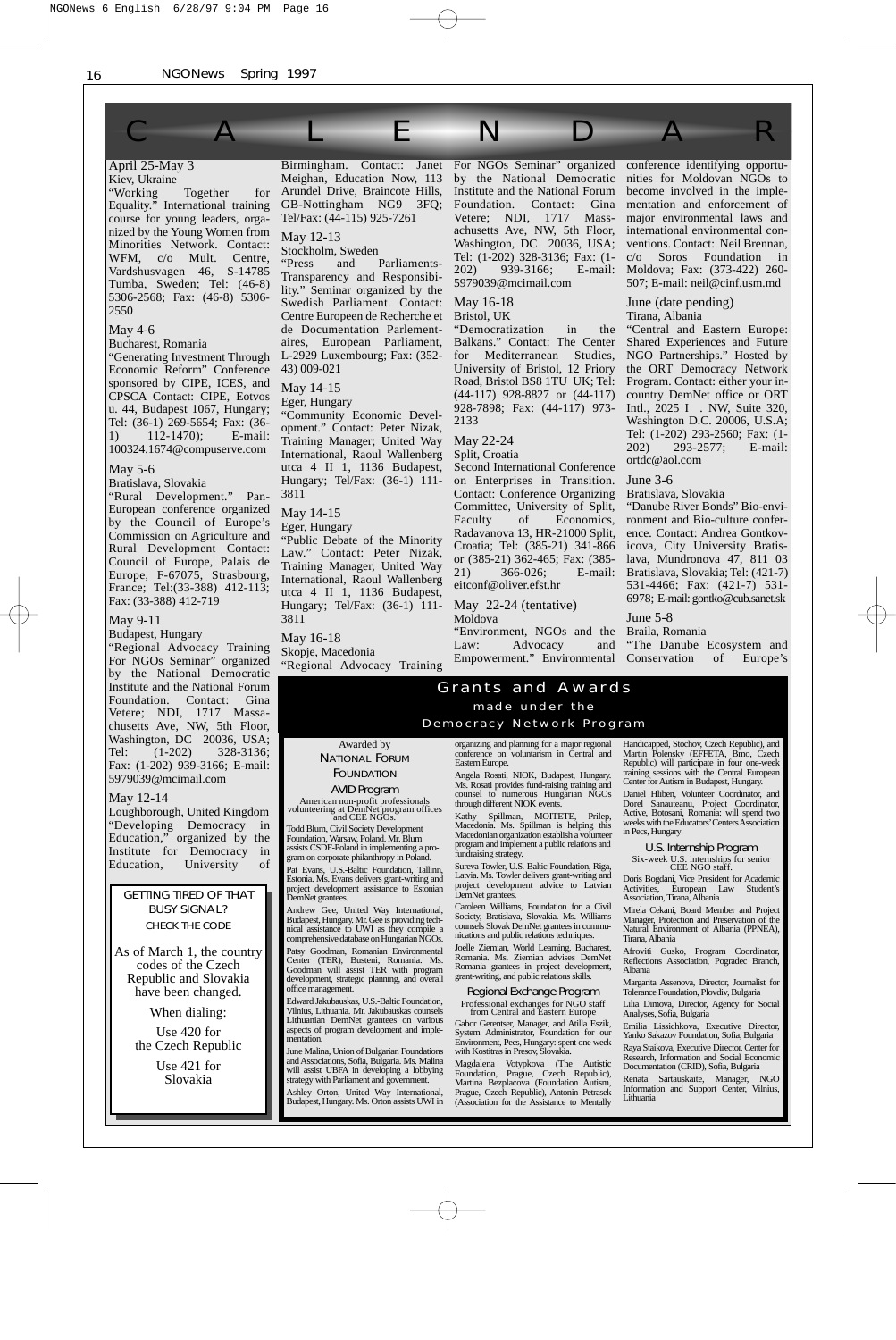symposium. Contact: Prof. Dumitrica Albu, Fundatia Naturalista Al. Borza, Calea Calarasilor nr. 206, Braila 6100, Romania; Tel/Fax: (40-39) 675- 668; E-mail: office@borza.sbnet.ro

June 6-28

Stadtchlaining, Austria

Mediation seminar. Contact: Austrian Study Center for Peace and Conflict Resolution, Rochuplatz 1/Burg, A-7461 Stadtschlaining; Tel: (43-33) 552-498; Fax: (43-33) 552-662; E-mail: ipt@aspr.ac.at

June 7-14

Strasbourg, France

"Ethnic Conflict in the Wider Europe: Causes, Preventions, and Cures." Contact: 21 Century Trust, 10 Storey's Gate, London SW1P 3AY UK; Tel: (44-171) 222-8616; Fax: (44-171) 233- 0835; E-mail:

trust@tfct.demon.co.uk

June 12-14

Laxenburg, Austria

"Human Dimensions of Global Environmental Change Research Community." This open meeting will bring together the growing human dimensions research community to promote information exchange, training and networking in the field. Contact:

Biodiversity." 5th international A-2361 Laxenburg, Austria; Tel: (43) 2236-807; Fax: (43) 2236- 72659; E-mail: staindl@iiasa.ac.at June 12-22

WoudschotZeist, Holland

"Fourth International Program on the Management of Sustainability," an intensive training program for senior officials from the non-profit, public, and private sectors. Emphasis on conflict-management and use of technical information in a policy setting. Contact: Sustanability Challenge Foundation, PO Box 1167,2502 AP, The Hague, Netherlands; Tel: (31-70) 339- 4677; Fax: (31-70) 339-1308.

June 15-18 Bonn, Germany

"Conflict Management and Social Transformation." Conference of the International Association for Conflict Management (IACM). Contact: Berghof Research Center, Altensteinstr. 48a, D-14195 Berlin, Germany; Tel: (49-30) 831-90; Fax: (40-30) 831-5985

June 18-20

Kosice, Slovakia

Claudia Heilig-Staindl, IIASA, Slovakia. Contact: Europe 2000; "Democracy, Human Rights, and the Balance of Power Within the Judicial Arena," a conference organized in cooperation with the Constitutional Court of

Tel: (31-40) 263-1212; Fax: (31- 40) 283-5615

June 20-22

CALENDAR

Budapest-Szentendre, Hungary "Rebirth of Voluntarism in East-Central Europe." International Conference for NGOs (see page 15). Contact: Mrs. Maria Zam, United Way International, Raoul Wallenberg utca 4 II 1, 1136<br>Budapest, Hungary. Tel/Fax: Hungary. Tel/Fax: (36-1) 111-3811. Application deadline: April 15.

June 26-29 Vienna, Austria

"Institutionalizing Horizontal Accountability: How<br>Democracies Can Fight Democracies Corruption and the Abuse of Power." Conference. Contact: Debra Liang-Fenton, The International Forum for Democratic Studies, 1101 15th Street NW, Suite 802, Washington, DC 20005, USA; Tel: (1-202) 293-0300; Fax: (1- 202) 293-0258; E-mail debra@ned.org

June 26-29

#### Helsinki, Finland

"Promoting NGO Effectiveness: Managers and Trainers - Allies or Opponents?" A conference to explore different ways of working and training in the Third Sector. The conference will include study visits to NGOs in Helsinkic and is

#### Grants and A war d <sup>s</sup> made under the Democracy Network Program

Tomitza Anchevski, MD, Secretary General, Ecological Association "Lipa", Kumanovo, Ecologicai<br>Macedonia

Sreten Koceski, Committee Member, Ecologist Movement of Tetovo, Macedonia Mario Veljkovic, President, Ecological Association "Vino Zhito"(Rainbow), Stip, Slovakia

Samuel Pacenovsky, Project Coordinator, Sosna Foundation, Kosice, Slovakia

Eva Papayova, Program Coordinator, Sandor Marai Foundation, Bratislava, Slovakia

Regional Project Grants Financial awards supporting cross-bor-<br>der activities and regional projects<br>involving two or more DemNet coun-<br>tries.

For the Earth Bulgaria: \$3,000 for costs relat-ed to the publication and distribution of the East Europe Clean Air Handbook.

Awarded by U.S.-BALTIC FOUNDATION

(LITHUANIA)

Association of Suvalkieciai "Suvalkija"<br>(Marijampole): \$2,500 to support an interna-<br>tional conference and propose legislation relat-<br>ed to inhabitants of Lithuania who were<br>forcibly transferred from the Soviet Union to<br>Li

Baltic Social Economy Center (Vilnius): \$15,600 to train apartment and property own-ers making the transition to cooperative and ownership status, and also to encourage home-owners to join housing cooperatives.

Charity Fund at Panevezys Youth Community<br>Center (Panevezys): S10,000 to support the<br>creation of a "Youth Career Center," including<br>part-time and volunteer staff, a database of<br>regional employers, workshops and seminars,<br>a youth organizations.

Children Charity Fund "Sirvinta" (Sirvintos): \$1,500 to establish a day care center in Ciobiskis for at-risk children. Support will also include a community assistance and integration plan.

Environmental Club "Zvejone" (Klaipeda): \$8,900 to establish a Public Environmental Center. "Zvejone" will promote public partici-pation in environmental policy-making in the Klaipeda region.

Lithuanian College of Democracy (Vilnius): \$4,400 to support a three-day conference for Lithuanian educators on the roles of and con-tributions made by international organizations in Lithuania.

Lithuanian Environmental Society of Coastal<br>Region (Silute district): \$2,950 to bring attention<br>too problems of the natural environment<br>through seminars and a lecture series, followed<br>by an exhibition on Lithuanian environ activities.

Lithuanian Missing Persons Families Support<br>Center (Vilnius): \$12,500. Through existing<br>media and advocacy campaigns, the organiza-<br>tion will propose and monitor legislation<br>regarding the unlawful abduction of<br>Lithuanian c

Non-governmental Organization Information and Support Center (Vilnius): \$10,000 to sup-port the fourth Lithuanian NGO Forum &

Information Fair, bringing together representa-tives of Lithuanian NGOs, local governments and the media.

Social Innovation Fund (Kaunas): \$17,000 to allow the Fund to set up a computer lab, and organize seminars between local govern-ments, the media and women's organizations to create awareness of and influence policy in the women's employment issues.

Spiritual Guidance Center for Youth Foundation (Klaipeda): \$11,000 to strengthen its existing outreach and educational activities. The Foundation will establish a Youth Crisis Telephone Hotline, a voluntary and anony-mous service for youth in the Klaipeda region. Youth Society "Selos Ramuva" (Rokiskis district): \$5,700 for a three-stage beautification plan for the town of Obeliai, involving town officials, municipal landscape architects, a sys-tem of community review, and volunteer laborers.

#### Awarded by ORT INTERNATIONAL (ALBANIA)

Assistance Center for Business Associations:<br>\$12,560 to establish a support and networking<br>center to strengthen and support institutional<br>development, networking, and public policy<br>activities of business associations in Ko National Union of Albanian Farmers: \$15,000 for institutional capacity building and advoca-cy. The grant will fund travel costs for 20 lead-ers to congregate in Tirana for training and pol-icy advocacy. Women's Center: \$14,490 to effect public

continued on p.22

open to NGO trainers, general<br>managers. funders. and funders, researchers. Contact: Finnish Federation of Social Welfare; Tel: (358-9) 774-721 or (358-9) 7747- 2201; Fax: (358-9) 738-123; Email: SosiaaliturvanKL@stkl.fi

September 8-20 Chambery, France

"Multidisciplinarity and Inter-Cooperation in<br>
mtal Education." Environmental Conference. Contact: Dr. Herve Boileau, AUDES '97, ASIGEC, Universite de Savoie, Campus Technolac, 73376 Le Bourget du Lac, France. Tel: (33) 7975- 8812; Fax: (33) 7975-8772; Email: boileau@univ-savoie.fr

#### September 23-26

Budapest, Hungary "The Second World Assembly of CIVICUS- World Alliance for Citizen Participation." The event will focus on increasing the visibility and understanding of civil society, advocating the freedom of association, and enhancing the resource base of civil society organizations. Contact: CIVI-CUS, 919 18th Street, NW, 3rd Floor, Washington, DC 20006, U.S.A.; Tel: (1-202) 331-8518; Fax: (1-202) 331-8774

September 28 - October 11 Stadtschlaining, Austria

"Human Rights Protection" seminar. Contact Austrian Study Center for Peace and Conflict Resolution, Rochuplatz 1/Burg, A-7461 Stadtschlaining; Tel: (43-33) 552-498; Fax: (43-33) 552-662; E-mail: ipt@aspr.ac.at

November 10-16

Budapest, Hungary "The Role of Youth in the Governance of Non-Profit Organizations." Contact: European Foundation for Intercultural Learning, Rue des Colonies,<br>Koloniestraat 18-24, 1000 Koloniestraat Bruxelles, Belgium; Tel: (32-2) 514-5250; Fax (32-2) 514-2929;

E-mail: info@efil.be; Web: <http://www.afs.org/efil>

This calendar is compiled from a variety of sources and publications, including the excellent "Information Bulletin" published by the International Institute for Democracy.

To include an upcoming event or conference in NGO*News*, please send a brief description, along with dates and contact information, to:

> NGO News National Forum Foundation 18 Menesi ut 1118 Budapest, Hungary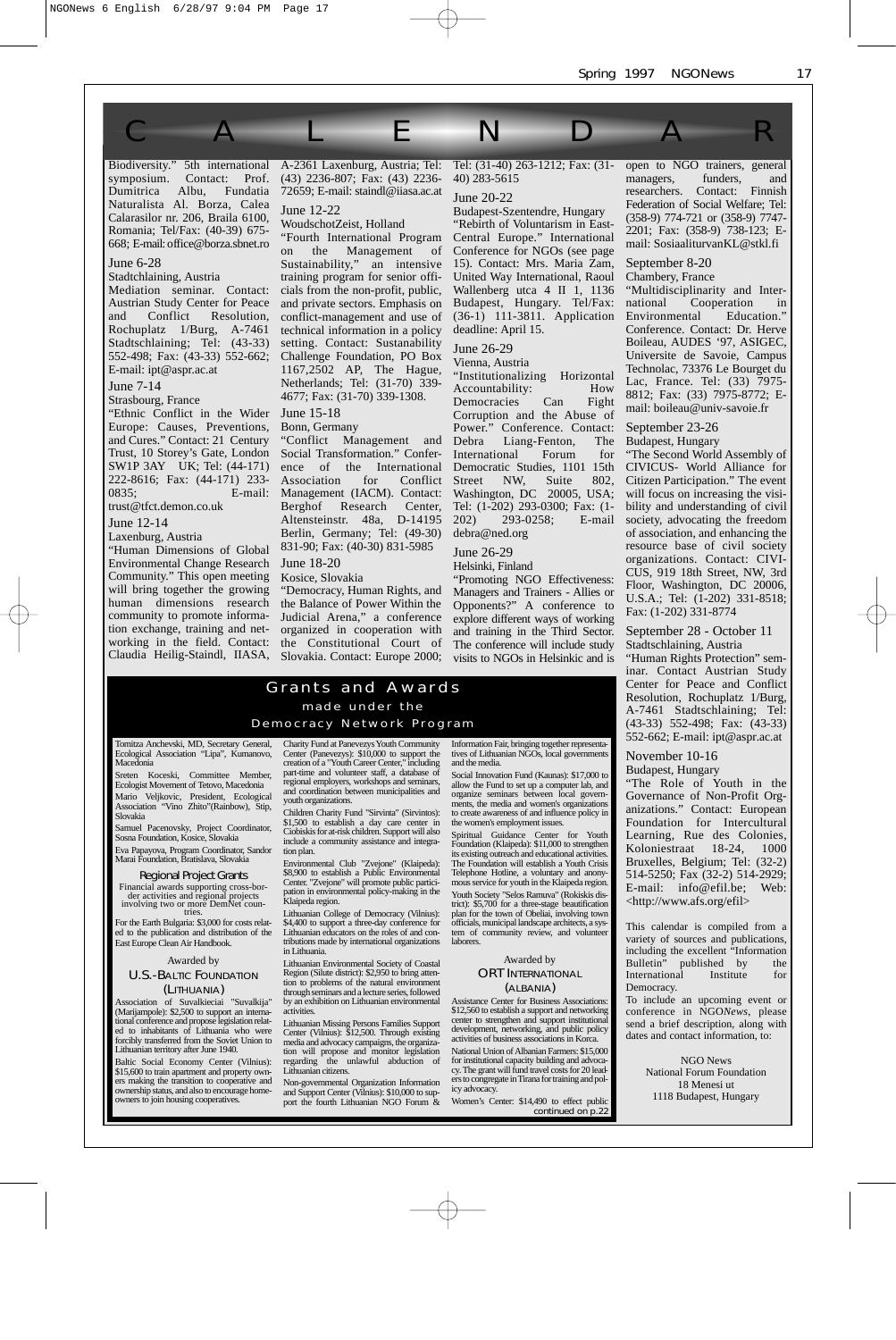18 NGONews Spring 1997 Albania The Baltic States Organization for Educational Resources and U.S. - Baltic Foundation (USBF) Technological Training (ORT) DemNet The ORT DemNet program directly sponsors Managed by the U.S.- Baltic Foundation, the inter-NGO cooperation and networking. DemNet program in Estonia, Latvia and Specifically, ORT DemNet funds NGO service Lithuania is now in its second year of activities. **Country** and networking centers including the **Albanian** Through the subgrants and training components of the program, USBF is beginning to target a **NGO Forum**, the **Women's Center**, the smaller number of NGOs as capable of continu-Program **Albanian Youth Council**, the **Health for All Foundation**, and the **Assistance Center for** ing the successes of DemNet cooperation when **Business Associations**. These NGOs provide the program ends in 1998. The three Baltic coun-Briefs tries offer natural examples of NGOs with crossaccess to office facilities and technical advice to border activities: their members and the general NGO community. • **The Estonian Green Movement** The centers have been instrumental in organiz-**(ERL)** received a DemNet subgrant for a "Baltic Timber Trade" project, to analyze government ing NGO coalitions to address important policy issues, such as increasing the number of women forestry development strategies in the Baltic candidates in parliamentary elections, petitionregion. By investigating consumer campaigns in the Baltics and Scandinavia, the ERL is monitoring journalists and the press for objective and professional standards, distributing public health ing current activities in environmental protection and working with similar NGOs throughout the information, formulating a legal framework region. The result of this analysis will be a favorable to NGOs, and developing local busiresearch study provided to governments in the ness. Moreover, the goal of building NGO coaliregion. tions and alliances is a key objective guiding With its subgrant, the **European Union for Coastal Conservation** (Lithuania) is work-ORT DemNet training, technical assistance and grant awards. ing with local municipalities along the Lithuanian and Latvian Baltic Sea coasts to COMING SOON National conferences entitled, NFF THINK-TANK DIRECTORY | "Building "Building NGO-Government address ecological challenges common to both Partnerships" as well as policy countries. By assisting local governments in A comprehensive look at think-tanks in advocacy training are organized advocacy training are organized<br>on a sector basis. This structure forming partnerships with environmental NGOs, the region the Union is beginning a grassroots campaign to include coastal cities and towns from Liepaja, brings together groups which are Π Latvia, to Nida, Lithuania. • In November 1996, the **Jaan Tonisson** addressing similar issues and fos-To reserve your copy, ters communication and cooperacomplete this form and **Institute** in Tallinn organized a Baltic Funders' return it to: tion within the sector. ORT Forum to meet the need for cooperation among DemNet grant criteria specifically favors those Albanian NGOs international and local grant-makers in the Think Tank Directory region. Because many funders, including the which show a track record of National Forum U.S. government, frequently consider the three NGO collaboration and incorpo-Baltic countries to have similar development Foundation rate it into their proposed projects. needs, the institute began what is hoped will be Ménesi ut 18 Recently, ORT awarded DemNet a continuing dialogue among regional donors. In fact, with representatives from the three Baltic 1118 Budapest, Hungary funds to an Assistance Center for Business Associations, which is a countries, as well as the United States, the new partnership between two United Kingdom, the Netherlands, Germany, important business associations in Ukraine, and Scandinavia, the conference was Name: the first time these organizations collectively Korca, Albania - the **Women's** Title: discussed a development strategy for the region. • USBF provided funding for the publi-**Business Association** and the **Beverage Producer's** Organization: cation and translation of a handbook, "Writing **Association**. The DemNet funds Winning Grant Proposals," into Latvian, Address: will support institutional develop-Russian, Estonian, and Lithuanian. Originally ment, networking, and public polwritten by **Peace Corps** volunteers, the handicy activities of business associabook is an example of one of the many partner-Telephone: ships being made by American specialists and tions in Korca. To facilitate regional cooperation, ORT<br>DemNet, together with the Baltic NGOs. Fax: The third round of DemNet subgrants is DemNet, together with the<br>National Forum Foundation, underway: in Estonia and Latvia, more than 180 E-mail: Forum Foundation, proposals have been evaluated by the USBF funds one of the first regional coloffices and forwarded to the Advisory Panels; in laborations among Greek, Lithuania, the Advisory Panels and Democracy Macedonian and Albanian NGOs on a joint envi-Commissions selected Round III subgrant recipronmental protection project for the shared ients in January. With the training and subgrant Prespa Lakes. programs producing results that can be used as models by organizations across the region, the **ORT** DemNet program is cultivating a cadre of NGOs Ms. Lisa Davis, Country Director with experience in managing programs that Rruga Vaso Pasha #4 Tirana, Albania affect public policy. To this end, USBF will be Tel/Fax: (355-42) 235-64 increasing the use of the media in locally publi-E-mail: lisa@demnet.tirana.al cizing NGO activities and relations between NGOs and local governments. US Baltic Foundation HOW HAS ALBANIA'S NGO SECTOR Ms. Ashley Owen, Program Manager Ruutli 6, Room 110, EE101 Tallinn, Estonia RESPONDED TO THE RECENT TURMOIL? Tel: (372 2) 602 533 Fax: (372 2) 602 075 SEE PAGE 11 FOR A FULL REPORT E–mail: usbf@usbf.tallinn.ee Contact USBF-Tallinn for information on their Latvia and Lithuania offices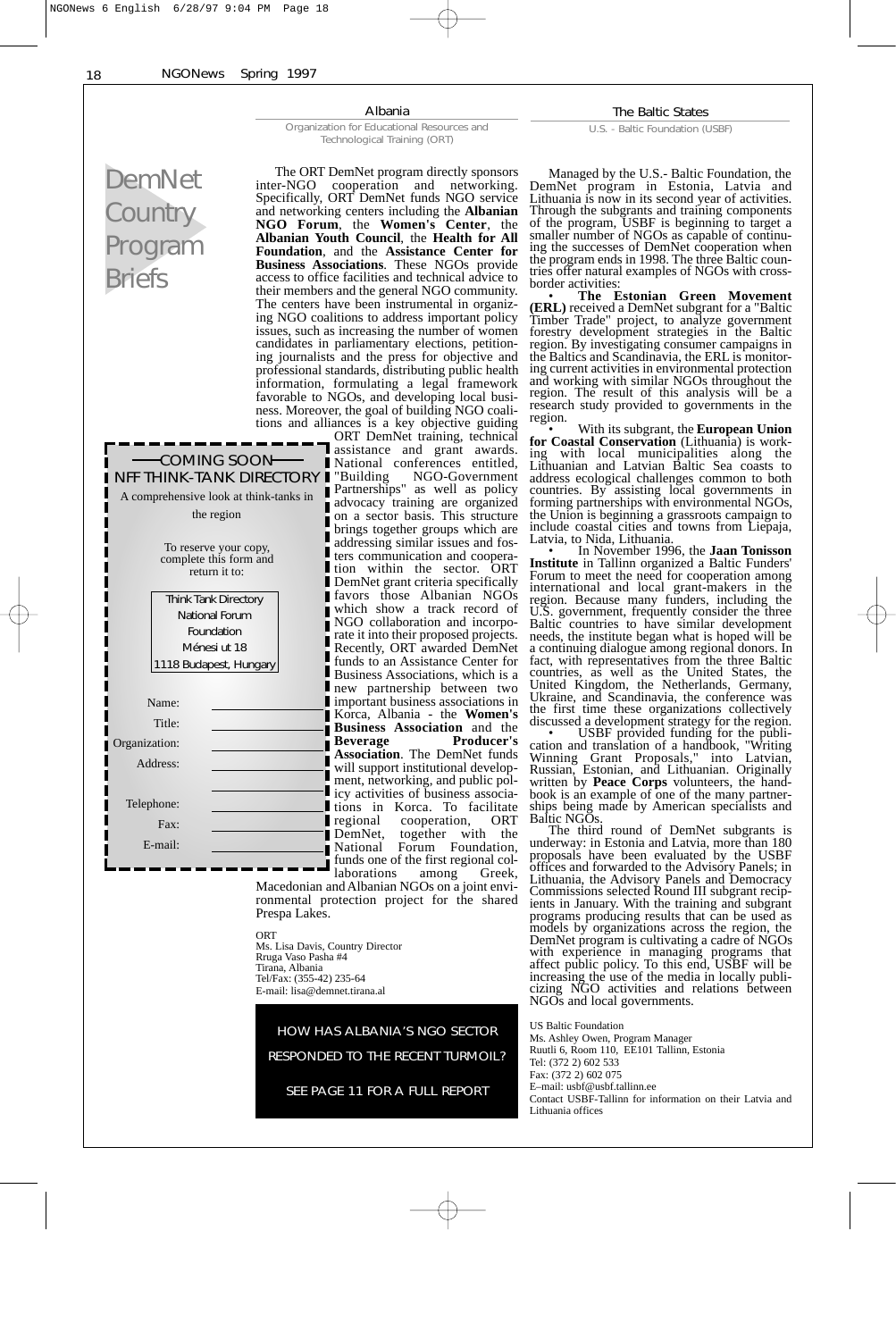#### Bulgaria

Institute for Sustainable Communities

Before the Democracy Network Program began operations in Bulgaria, NGOs had little tradition or incentive to work together. While this situation has not changed entirely, the DemNet Program has been one of the important institutional stimulants to inter-NGO cooperation, along with groups like the **Union of Bulgarian Foundations and Associations**. Our strategy from the beginning was to facilitate an environment in which DemNet grantees are made to feel part of a special network.

An example of this is ISC's training program, which currently provides services to over 80 organizations– both grant recipients and promising invitees. The program is structured so that NGOs can spend substantial formal and informal time working together and learning about one another. Depending on the theme of the training, NGOs with similar missions are encouraged to work in small groups together, so that problems which are common to a set of NGOs can be discussed, and experiences shared. This networking approach has led to several examples of NGOs working together on common initiatives. Most of these same NGOs were unfamiliar with their new partners before DemNet began its activities.

Besides training events, ISC also schedules a project review conference for every grant round. Grantees with current projects have the chance to present their successes and problems to a wide audience, which includes all of the NGOs in the network; NGOs outside of the network that are working on similar projects; media; mayors from municipalities where the projects are taking place; and other donor representatives. After progress reports are given, participants break up into smaller groups with topical themes (such as working with local governments, working to improve the situation for minorities, social safety net, etc.) in order to exchange views and contact information.

ISC's newest initiative, to be promoted in its upcoming grant round, is the creation of the category "Partnership Grants," to be given to two or more NGOs working on the same project. The NGOs may have similar or different missions, target beneficiary groups, and/or geographic bases. By supporting NGOs working on project proposals together and (if funded) carrying out project activities in tandem, ISC hopes to further increase the number of organizations cooperating with one another. NGOs which propose joint projects with non-NGO formal partners, such as local governments, private sector groups and media, will also be eligible for this grant category.

Finally, promoting information sharing through publications and written materials is another way ISC tries to assist NGO cooperation. In addition to providing organizations with e-mail connections and publishing a newsletter (to which NGOs are encouraged to make submissions) the program urges NGOs to bring their own materials to events in order to share information with one another.

Institute for Sustainable Communities Mr. Aaron Bornstein, Country Director 47 Gurko ., Floor 6, Apt. 11 Sofia 1000, Bulgaria Tel: (359 2) 980 8867, 980 9719 Fax: (359 2) 981 0476 E–mail: isc@mbox.digsys.bg

Rather than designing specific projects to address the issue of networking, the Democracy Network Program in the Czech Republic considers the issue to be implied by the programmatic mandate, and thus strongly encourages such cooperation through all of its activities. Throughout the program's grant-making process, NGOs that have demonstrated close working relationships with other organizations within the sector– and with organizations or institutions in other sectors– have been considered much stronger prospects to receive grant funds that those which operate independently.

Czech Republic Foundation for a Civil Society (FCS)

In the two years of the program's operations, as individuals and organizations have come to realize its value, the staff has seen a natural increase in networking and cooperation within the sector. DemNet staff has encouraged this trend through hundreds of staff consultations, a process which has resulted in a higher number of projects which include a networking component. Later grant rounds, for example, have shown an increase in requests for funding grassroots "umbrella" organizations to play an informationsharing, consulting and coordinating role in NGO communities. DemNet funded three such centers in the region.

Some examples of the networking being done by three of DemNet-CR's 142 grantees:

• Ine **Child and Horse Foundation** in Kutha<br>Hora, Central Bohemia was asked by other local The **Child and Horse Foundation** in Kutna NGOs and the town's mayor to assume the responsibility of coordinating the region's third sector activity. This NGO center, founded with DemNet funds, has already organized a local NGO fair, and is compiling a directory of active NGOs in the area.

• DemNet funds enabled the **Our Child Foundation** to organize a state-wide seminar entitled "We Are Working Together." The seminar gathered over 100 professionals from institutions across the Republic which deal with children in crisis: social workers, school employees, health care workers, NGOs, the police, and people working on child protection in the legal field. The conference represented the first attempt to introduce a model of cooperation among all participants in this field, allowing them to share experiences and to create a framework for cooperation

• **Ekocentrum Paleta** (formerly **Task Klub**) in Pardubice has developed highly professional interactive tools for environmental education in elementary schools, and is contracted by the local government to run public information campaigns to educate citizens about recycling and the city's waste management goals. Its close cooperation with City Hall has helped lead to the creation of a local fund for environmental education within the city budget. This organization was recently instrumental recently in initiating the **Spiderweb project**: a national network of top environmental education NGOs, all of whom contribute funds to support a single representative,the Director of Ekocentrum Paleta, who is responsible for advocating their interests in parliament and at various ministries.

Foundation for a Civil Society Ms. Julia Szanton, Country Director Jeleni 200/3, 118 00 Prague 1, Czech Republic Tel: (420 2) 2451 0873 Fax: (420 2) 2451 0875 E–mail: fcs@fcs.cz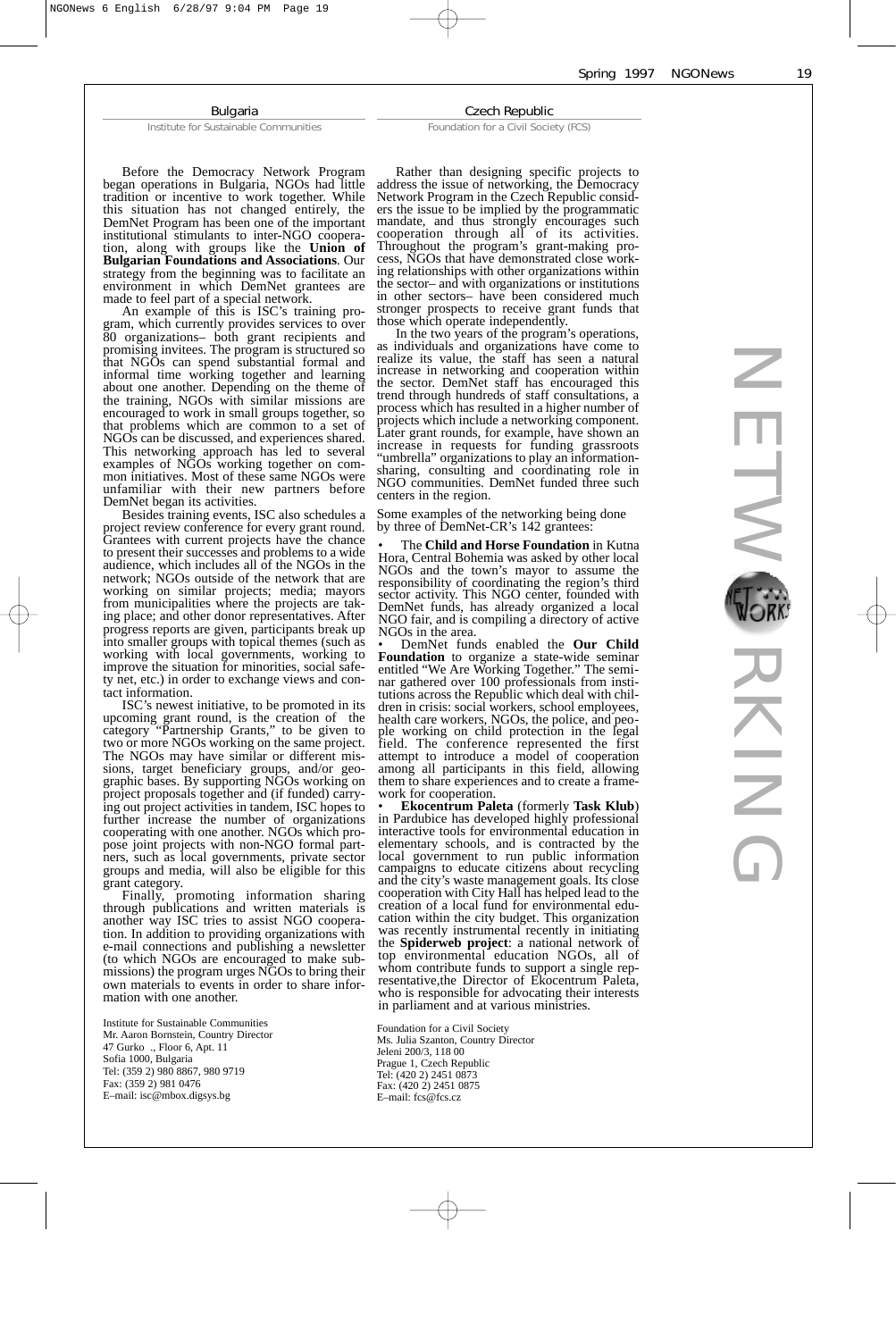Hungary

United Way International (UWI)

Macedonia

Institute for Sustainable Communities (ISC)

Through cooperation between local governments and NGOs based in regions throughout the country, **United Way International's** DemNet Hungary is working to improve networking skills and collaboration among small indigenous organizations.

"Local Government in Partnership with Civil Society" is a current DemNet program which facilitates communication between the civil and government sectors. This is a vital step in establishing the conditions for active NGO representation in the policy-making process of local governments. It also creates an environment that encourages shared responsibility in the field of public service, which in turn lays the groundwork for NGO competition in government contracting and participation in government-sponsored community projects.

In the city of Pecs, DemNet Hungary succeeded in signing an agreement with the local government which has initiated an alliance between Pecs' city government, the **Educators Association**, and DemNet. This agreement will soon result in the establishment of a **House of Civil Communities** and a **Civil Round Table**. DemNet Hungary will provide training and fiscal support for the Civil House, which will serve as an advisor to the local government, teaching effective means of working with NGOs and making use of their services. The Civil House will also provide support to NGOs through technical assistance and professional consultation regarding government policies.

The round table will act as a regular forum for discussion between the two sectors. Using the Civil House as a model, DemNet hopes to create a network of similar "incubator houses" in different Hungarian regions.

DemNet Hungary's program objectives focus not only upon direct cooperation between local government and NGOs, but also upon training in organizational coalition-building<br>skills. Advocacy training by foreign Advocacy training by foreign professionals offers local NGO, minority and government representatives the opportunity to increase their skills in networking, lobbying, and cooperative techniques for developing group tactics.

By stimulating regional collaboration, NGOs will strengthen their common civic voice in the political arena, and government officials will develop a broader understanding of the sector's demands. Consequently, acting collectively to a more receptive audience, NGOs will play a greater role in exercising influence upon the drafting of new laws and government policy, both at the local and national levels.

DemNet Hungary looks forward to creating a tradition of inter-NGO dialogue and resource exchange. Cooperation and collaboration are vital tools, both to expand the NGO sector's credibility and its impact on governing, and to help grassroots organizations face upcoming challenges.

United Way International Ms. Maria Zam, Country Director Raoul Wallenberg u. 4. 1136 Budapest Tel\Fax: (36-1) 302 2939, 111 3811 E-mail:uwi@ind.eunet.hu

Encouraging cooperation and networking among non-governmental organizations is one of the highest priorities of DemNet Macedonia– and one of its greatest challenges. Due to competition for scarce resources and a host of other social, economic, and cultural factors, Macedonian NGOs often display a tendency toward competition for resources and recognition rather than collaboration. On the other hand, Macedonia's small size is conducive to NGO networking, and some NGO networks do exist. For example, the **Ecologists' Movement of Macedonia** is an umbrella organization of about 25 geographically based environmental NGOs throughout Macedonia, whose mission is to facilitate communication and cooperation among member organizations and others.

The Democracy Network Program in Macedonia seeks to strengthen and improve these existing networks– and build new ones– in a number of ways:

The guidelines and criteria for DemNet's grants program encourage more networking among Macedonian NGOs. In fact, one of the three categories of eligible grant activities for DemNet Macedonia is "networking and information-sharing." In the first three grant rounds, about 20% of the 46 grants were awarded for these types of projects. In addition, ISC allowed a special exception to its annual funding limit (\$10,000 per NGO per year) for projects that bring 10 or more NGOs together for networking purposes. Several of its grant projects are helping to bring Macedonian NGOs closer together. An example of this was a grant awarded to the Ecologists' Movement of Macedonia (a two-year grant, and one of the largest to date) to establish an **Environmental Information and Documentation Center** which will establish and train a network of NGO members from throughout the country in environmental datagathering. DemNet Macedonia also awarded a grant to an NGO in a small city in the northeastern part of the country– the **Ecological Association "Breza"**– to establish an NGO association encompassing the 5-6 individual NGOs in the city.

Their training program encourages networking and cooperation in both direct and indirect ways. Indirectly, the program's frequent training workshops provide regular opportunities for NGOs to be at the same place at the same time, to share experiences, ideas, and information, and to discuss possible collaboration. More directly, many of ISC's workshops provide training on team-building, effective communication, and coalition building.

They publish and widely distribute a quarterly NGO newsletter, entitled "People Power." The newsletter functions as an important forum for exchanging ideas, information, and experiences.

Finally, the program helps to facilitate the participation of Macedonian NGO members in regional and international NGO conferences, where they have opportunities to network with their counterparts in other countries.

Institute for Sustainable Communities Mr. Steve Nicholas, Country Director Nikola Vapcarov 7-1-9 91000 Skopje, Macedonia Tel: (389-91) 117-680 Fax: (389-91) 114-855 E-mail: iscmk@informa.mk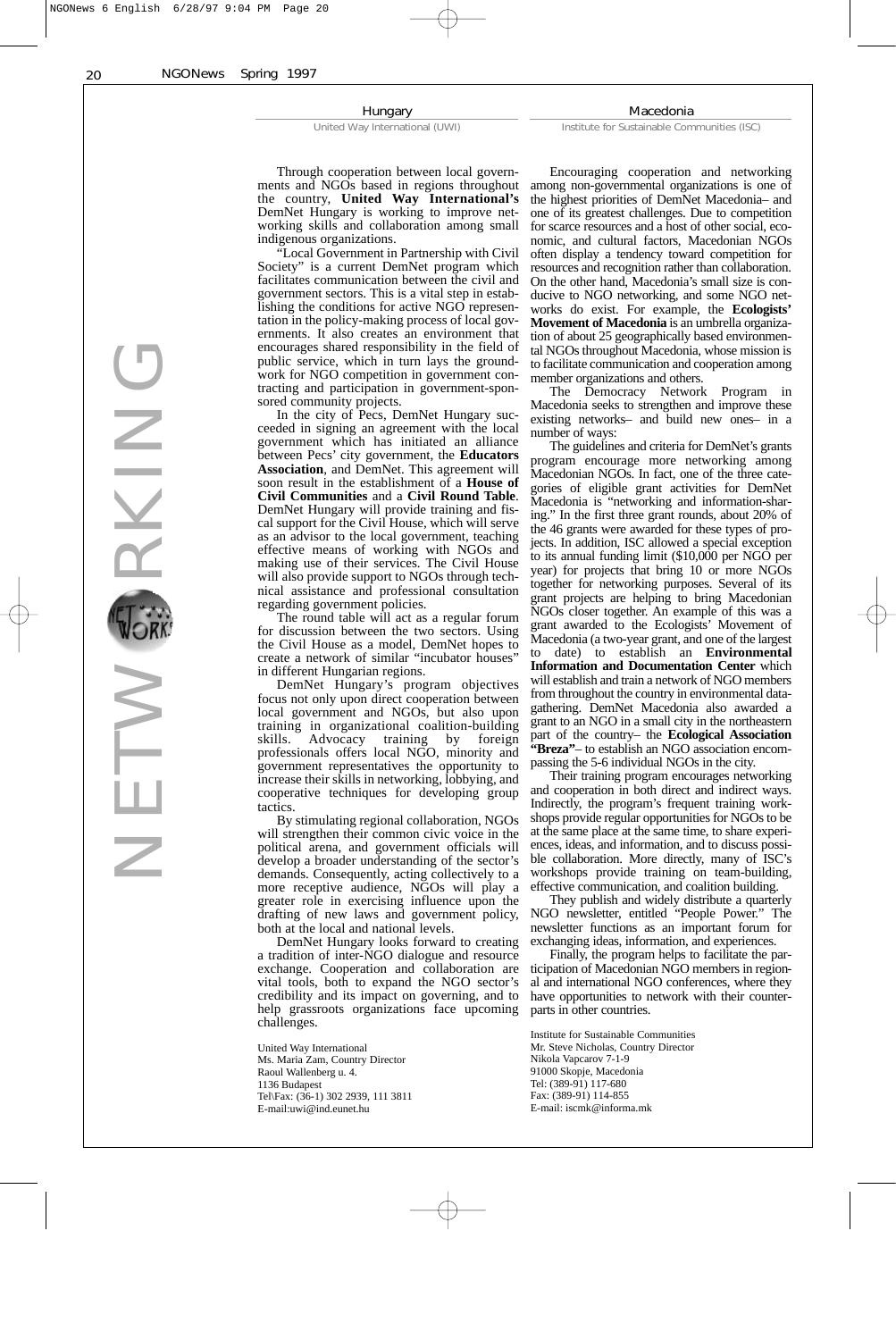Spring 1997 NGONews 21

#### Poland

Academy for Educational Development (AED)

NGOs in Poland tend to be isolated. They seldom work together to pool resources and

Romania World Learning

Through the Democracy Network Program, Romanian NGOs with policy concerns receive training and technical assistance in the development of comprehensive policy-oriented projects which address concerns relating to the environment, social services, democracy and human rights, and economic restructuring.

In formulating the blueprint for the advocacy aspects of their projects, NGOs are encouraged to consider the broad value and benefit of including an inter-organizational outreach and coalition building component. The costs of establishing and managing the activities of the coalition may be included in the budget of their project proposals.

By reaching out to like-minded organizations with similar policy concerns, an NGO is able to broaden its resource base, acquire complementary strengths and draw on additional creativity. This leads to a greater efficiency and a greater capacity to successfully achieve policy goals.

With these benefits in mind, many of the NGOs working with DemNet Romania have included coalition building in their projects. The **Romanian Energy Policy Association** is leading the formation of a coalition of international energy groups, Romanian environmental NGOs, and manufacturing/economic interests in their efforts to pass energy efficiency legislation. All members of the coalition have defined roles in the campaign: sharing information, conducting research, developing strategies and approaches and lobbying parliament.<br>The **Group** for

The **Group for Speological and Underwater Exploration (GESS)** is leading a coalition of 15 environmental NGOs towards an amendment of the Romanian Water Protection Act, which will equate the severity of potential fines with the severity of potential prison terms for violators of the law. The coalition members will share responsibility with GESS for conducting research on the quality of water in Romania and on providing international legislative examples, publishing a campaign newsletter on water issues, overseeing passage of the revised legislation, and undertaking an extensive media campaign involving two national television networks, two national radio networks and ten newspapers.

Policy-oriented coalitions, dedicated to the achievement of specific policy goals, begin as transitory, temporal entities which are often disbanded at the end of a policy-advocacy campaign. But it is possible for the organizational behaviors adopted to lead to the creation of permanent, issue-oriented coalitions with the establishment of policy-oriented umbrella organizations. These institutions can then represent coalition members in the political arena and form the basis of a continuing policy dialogue with public authorities in the common interest of members and their beneficiaries.

World Learning Mr. Mark Parkison, Country Director Str. Ion Calin 23, ap. 2 Bucharest, Romania Tel: (40-1) 210-3015, 210-3017 Fax: (40-1) 211-2793 E-mail: dnpromania@aol.com

DemNet **Country** Program Briefs

share information with other NGOs, the public, or private sector. AED has adopted a broad approach to promote networking and inter-NGO cooperation on three levels: local, national and regional. The aim is to channel inter-NGO cooperation into alliances for building greater transparency of funding on the local level and to create regional and national linkages, thus increasing sustainability for the entire NGO sector.

Local networking efforts have focused on activities advocating the development of transparent NGO funding procedures on the municipal level. DemNet subgrantees and a network of NGO technical assistance providers are currently involved in the development of a nation-wide local government/NGO cooperation framework. Forty proposals have been submitted in the first local grant competition, and sector meetings with local NGO representatives are currently being held to establish future funding priorities. Spearheading the development of local government/NGO cooperation in six cities is one of the central goals of the final phase of the DemNet project in Poland.

Efforts to develop regional and national linkages have been pioneered by the **Forum of NGO Initiatives**, a DemNet grantee established to promote integration of the Polish NGO sector. Building on experience gathered in 18 provincial and regional NGO congresses, and supported by a nationwide network of provincial NGO coordinators, the Forum organized the first national NGO congress, which was attended by representatives of over 1,000 NGOs. The Forum's efforts have resulted in permanent mechanisms of inter-NGO cooperation that will endure in future local, provincial, regional and national NGO congresses.

DemNet has also been instrumental in initiating partnerships between a number of international and local NGOs to create viable models for community foundations in Poland. Cooperation between representatives of the **National Forum Foundation**, the **European Foundation Center**, **BORIS NGO Support Office**, the **UNDP Umbrella Project**, the **Stefan Batory Foundation**, the **Mott Foundation**, the **Ford Foundation** and AED has resulted in the scheduling of two conferences (March 12 and April 24-26) aimed to stimulate networking and prepare the groundwork for the establishment of community foundations in Poland.

DemNet Poland will continue to provide essential assistance for further development of the country's third sector. They will do this by supporting and advocating inter-NGO cooperation and networking on local, national, and regional levels, and by emphasizing the need to create durable independent community-based funding institutions.

Academy for Educational Development Mr. Michael Kott, Country Director Al. Róz 10 m 9 00–566 Warsaw, Poland Tel: (48-22) 622-0122 Fax: (48-22) 621-8387 E-mail: aedwars@ikp.atm.com.pl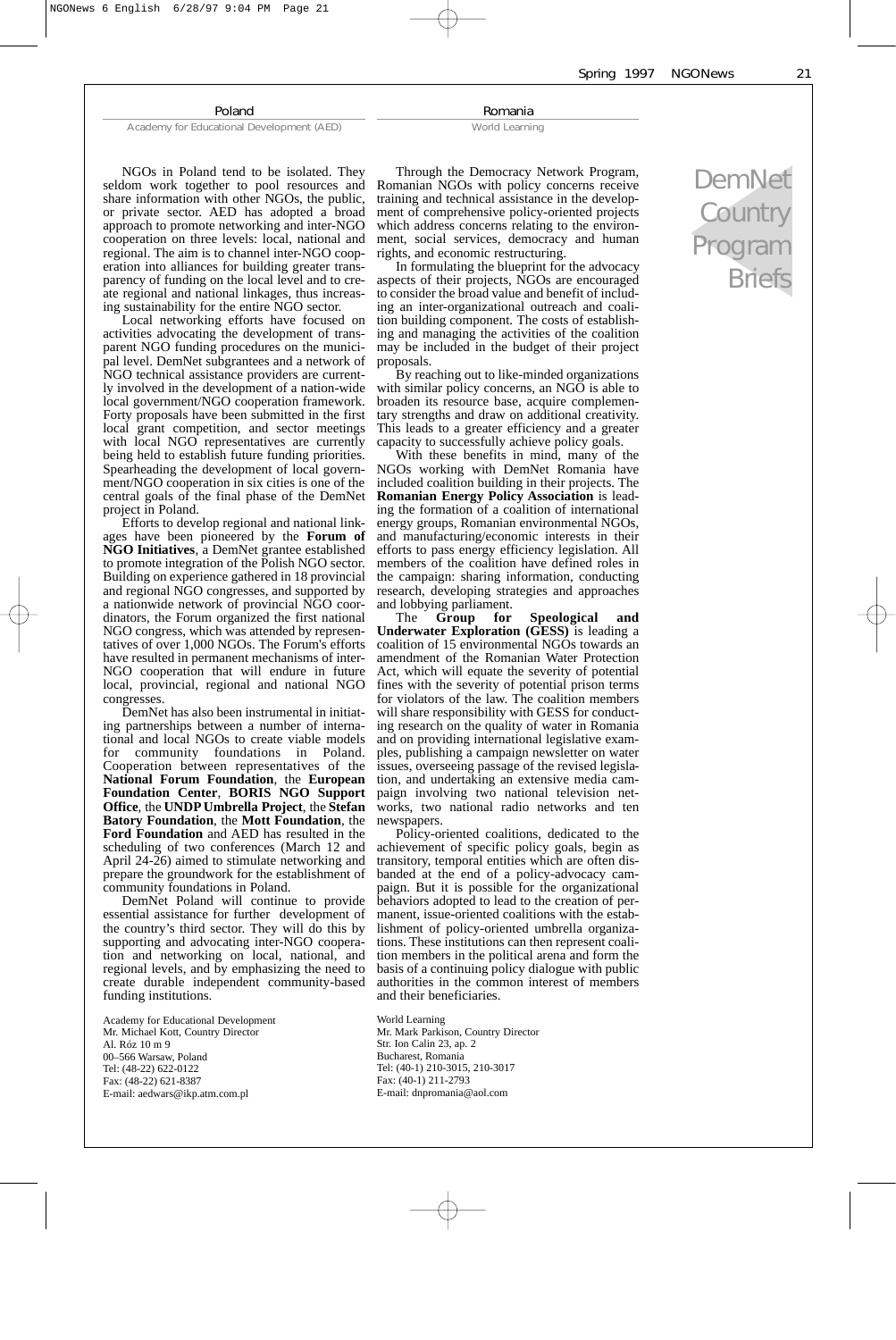#### Slovakia

Foundation for a Civil Society (FCS)

# DemNet **Country** Program Briefs

 $\mathsf G$ 

 $\overline{N}$  $\overline{P}$  Democracy Network staff, assisted by a repre-<br>sentative from the **National Forum** sentative from the **National Forum Foundation's** AVID program, recently initiated weekly lunchtime seminars on topics of interest to current grantees. The fist seminar topic, "Mental Health Services and Current Legislative<br>Initiatives," provided an opportunity for provided an opportunity for DemNet's mental health program directors to exchange ideas and report on Parliament's most recent activities affecting mental health services. Reporters known to write articles on the subject were invited to participate in the discussion; one article about the seminar was published the next day in a widely-read publication. At least ten additional seminars for program directors and reporters have been scheduled to take place in upcoming weeks on the topics of "Building a Civil Society in Slovakia," "Confronting Drug Addiction," "The Position of Independent Broadcasters in Slovakia" "Environmental Protection," "Problems Facing Slovakia's Children," and "The Status of the Romany Minority."

In late April, most of DemNet's grantees will attend one of three scheduled media/public relations workshops developed with assistance from Fax: (421 7) 544-4282 a PR/media consultant with the AVID program. E–mail: fcs@fcs.sk

The **Foundation for a Civil Society**'s A public relations booklet, authored and published in both English and Slovak, will be used at the workshops, scheduled for April 24-26. The Slovak DemNet program directors who are most successful in affecting public policy in their areas of expertise will describe their media relations strategies for the benefit of other DemNet grantees. At the conclusion of the workshops, each director will prepare a year-long PR plan for their organization.

DemNet staff is in the process of reorganizing itself to emphasize case management techniques and cross-disciplinary training so that it can better respond to current grantees' needs before the ends of the program next spring. NGOs who are making a difference in their communities deserve a chance to continue their efforts beyond DemNet, and it is to that end that the Slovak office will be dedicated in the months ahead.

The Foundation for a Civil Society Mr. Jan Surotchak, Country Director Miletiecova 23 820 06 Bratislava, Slovakia Tel: (421 7) 544-4197, 544-4198

|                       |                                                                           | \$7,605 to strengthen NGO's capac-                                         | Bulgarian Association for Fair                                              | structures and partnerships with                                           |
|-----------------------|---------------------------------------------------------------------------|----------------------------------------------------------------------------|-----------------------------------------------------------------------------|----------------------------------------------------------------------------|
| Grants and            | ALBANIA, cont'd                                                           | ity and social safety net activities.                                      | Elections and Civil Rights (Veliko                                          | local officials for increased road                                         |
| Awards                | policies related to women through<br>dissemination of information on      | The Association for Development<br>of Lucky Municipality (Lucky):          | Turnovo): \$12, 490 for increasing<br>local government transparency in      | safety conditions.<br>Youth Center: Education for                          |
|                       | gender issues.                                                            | \$3,055 to strengthen NGO's capac-                                         | partnership with local media.                                               | Democracy (Plovdiv): \$7,755 for                                           |
| made under the        | DeMeTra: \$5,000 to develop and<br>test a training module on NGO          | ity and work in the area of local<br>government transparency.              | Bulgarian Association for Fair<br>Elections and Civil Rights                | establishing model local school<br>boards.                                 |
| Democracy             | communication skills (to improve                                          | Sofia Association for Mental                                               | (Razgrad): \$7,350 for increasing                                           | No To Fear Movement (Sofia):                                               |
|                       | communication internally, and with<br>the media, government, and the      | Health: \$4,900 for establishing and                                       | local government transparency<br>through a variety of mechanisms,           | \$10,835 for citizen empowerment                                           |
| Network               | public).                                                                  | testing self-help models for patient<br>treatment.                         | including public meetings, peti-                                            | focused on reducing official and<br>unofficial corruption and improv-      |
| Program               | Albanian Youth Council: \$4,760 for<br>the national symposium entitled    | Bulgarian Association for Fair                                             | tions, etc.<br>Association for Dissemination of                             | ing enforcement of existing laws.                                          |
| (cont'd from page 17) | "Youth Policy in Development," to                                         | Elections and Civil Rights<br>(Lovech): \$2,202 to strengthen              | Citizen's Knowledge (Sofia):                                                | Animus Association (Sofia):<br>\$5,995 for improving social safety         |
|                       | engage the government in a dia-<br>logue about youth issues and work      | NGO's capacity and work in the                                             | \$9,000 for institutional strengthen-<br>ing for an NGO working in the area | nets standards and practices                                               |
|                       | in partnership to formulate policy                                        | area of local government trans-<br>parency.                                | of democracy building.                                                      | throughout Bulgaria, particularly<br>for women.                            |
|                       | solutions.                                                                | Partnership Foundation (Sofia):                                            | Journalists<br>for<br>Tolerance<br>Foundation (Plovdiv): \$5,150 for        | Perspective Foundation (Sofia):                                            |
|                       | Albanian NGO Forum: \$5,000 for a<br>project of NGO Networking and        | \$2,850 to assist "Community"<br>Dialog Group" in Sliven become            | institutional strengthening for an                                          | \$7,480 for social rights advocacy,<br>enforcement and improvements.       |
|                       | Capacity Building Through<br>Improved Information Dissem-                 | sustainable.                                                               | NGO working in the area of ethnic<br>and religious tolerance.               | Meeting Foundation (Sofia):                                                |
|                       | ination, which funds continued pro-                                       | Roma Regional Development<br>Foundation (Plovdiv): \$9,500 to              | The Blue Stones Foundation                                                  | \$7,030 for social rights advocacy,<br>enforcement and improvements.       |
|                       | duction and publication of a month-<br>ly bulletin, three general member- | improve local safety net and eco-                                          | (Sliven): \$8,264 to improve local<br>safety net and economic conditions    | Roma Union for Social Democracy                                            |
|                       | ship meetings, and translation of                                         | nomic conditions through establish-<br>ing citizens councils for municipal | through establishing mechanisms to                                          | (Vidin): \$3,220 for establishing                                          |
|                       | materials and texts focused on<br>issues of capacity building of          | land distribution to landless Roma.                                        | distribute land to disadvantaged<br>Bulgarians.                             | partnerships with the local govern-<br>ment, businesses and other societal |
|                       | NGOs.                                                                     | Free and Democratic Bulgaria<br>Foundation (Sofia): \$7,500 for            | Center for NGOs Development                                                 | groups to solve local problems.                                            |
|                       | Albanian Hemophiliac Association:<br>\$3,765 for a research and advocacy  | establishing of information network                                        | (Pleven): \$6,095 to increase local                                         | Bulgarian Association for School<br>and Health (Sofia): \$7,885 for        |
|                       | campaign to document the state of                                         | on "stray" children and facilitating<br>partnerships between service       | government transparency through<br>initiatives connected to establish-      | establishing structures for educa-                                         |
|                       | treatment of people with hemophil-<br>ia and advocate reform.             | providers and governmental author-                                         | ment of a Citizens' Committee.                                              | tional policy decision making<br>decentralization.                         |
|                       | Albanian Ecologic Club - Lezha:                                           | ities.<br>Legal Initiative for Training and                                | Women's Roma Association<br>(Plovdiv): \$5,100 to strengthen                | Social<br>Development<br>Club                                              |
|                       | \$1,759 to undergo a campaign to re-                                      | Development (Varna): \$8,660 to                                            | NGO's capacity and ability to pro-                                          | (Dobrich): \$5,500 to strengthen<br>NGO's capacity and ability to carry    |
|                       | establish nature reserves in Vain and<br>Kune.                            | improve rule of law through<br>increasing legal competence of citi-        | vide services to Plovdiv Roma<br>community, particularly to women           | out social safety net activities in                                        |
|                       | Association to Assist Mentally                                            | zen jurors.                                                                | and children.                                                               | Dobrich.<br>Center<br>Development<br>for                                   |
|                       | Handicapped People - Pogradec:<br>\$1,540 for improvement in and          | Opportunity and Protection                                                 | New Life for the Bulgarian Roma<br>Foundation (Sliven): \$7,200 for         | (Perushtitza): \$2, 450 to strengthen                                      |
|                       | enforcement of the Law on Social                                          | Foundation (Haskovo): to strength-<br>en NGO's capacity and its ability to | human rights monitoring, advocacy                                           | NGO's capacity and work in the<br>area of local government trans-          |
|                       | Assistance<br>for<br>Mentally<br>Handicapped<br>Persons<br>and            | provide services to disadvantaged<br>youth.                                | and educational activities.<br>Bulgarian Society for Education              | parency.                                                                   |
|                       | Caretakers.                                                               | Solaris-3 Foundation (Sofia):                                              | and Culture (Stara Zagora): \$8,670                                         | Association of Practitioners in<br>Education and Social Sphere             |
|                       | Awarded by                                                                | \$8,715 to improve local safety net                                        | to improve municipal structures<br>and procedures for local citizen par-    | (Sofia): \$15,150 for stimulating                                          |
|                       | <b>INSTITUTE FOR</b>                                                      | and economic conditions by reduc-<br>ing unemployment among Roma           | ticipation throughout Bulgaria.                                             | and structuring volunteer efforts<br>nationwide.                           |
|                       | <b>SUSTAINABLE</b>                                                        | people in Lom.                                                             | Center for Independent Living<br>(Sofia): \$8,540 to strengthen             | Youth Initiative Center (Rouse):                                           |
|                       | <b>COMMUNITIES</b>                                                        | Bulgarian Association for Fair<br>Elections and Civil Rights (Levski):     | NGO's capacity and ability to serve                                         | \$8,900 to introduce self-help mod-<br>els geared towards reducing the     |
|                       | (BULGARIA)                                                                | \$4,370 to strengthen NGO's capac-                                         | handicapped citizens.                                                       | local unemployment rate among                                              |
|                       | The United Roma Union (Sliven):                                           | ity and work in the area of local<br>government transparency.              | Bi-Bit Club for Road Safety<br>(Sofia): \$4,585 to create citizens          | women.                                                                     |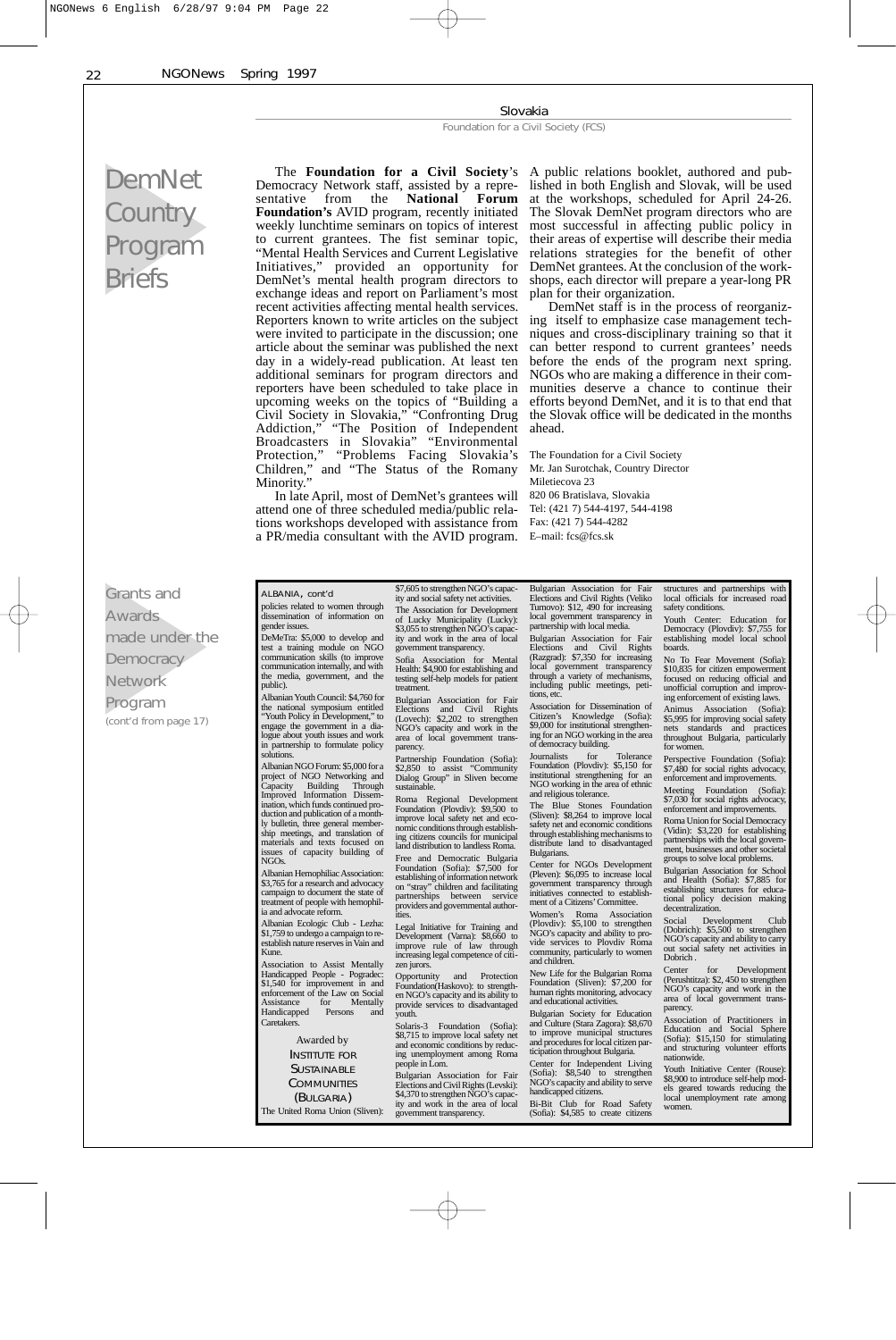#### Spring 1997 NGONews 23

#### REGIONAL NETWORKING PROGRAM

National Forum Foundation (NFF)

The **National Forum Foundation**'s role within the Democracy Network Program is to promote and strengthen cross-border cooperation among the region's indigenous public-policy oriented NGOs. The effort includes a range of training, publishing, information sharing, and networking activities, as outlined below:

Regional exchanges allow NGO staff-members in CEE to spend one to six weeks in a counterpart NGOs in any DemNet country. The program provides NGOs the opportunity to develop professional relationships, transfer skills, and build projects. For example, Honza Jirousek from **ECONNECT** in Prague spent two weeks with the **Green Spider Network** (an e-mail network serving Hungarian environmental organizations) in Vac, Hungary. Mr. Jirousek helped install Green Spider's internet server and trained the staff of Green Spider to use it. The relationship developed during the exchange led to the two organizations co-sponsoring a regional con-ference on Internet–NGO issues in CEE.

U.S.-based internships place senior staff members from CEE NGOs in counterpart organizations in the United States for six weeks of training, networking, and program development.

Regional Project Grants are awarded to public-policy-oriented NGOs in at least two, but preferably three or more, countries in CEE. In 1996, for example, the NFF supported the initial meeting in Brno, Czech Republic, of a newly formed regional network of NGOs assisting refugees, the **Central European Forum on Refugee Assistance**.

Regional workshops and seminars are sponsored by the NFF to contribute to the institutional development of public policy-oriented NGOs in CEE and to increase the cooperation between these organizations. Last May 23-26, for example, the NFF, in cooperation with the **Hudson Institute** and the **New Atlantic Initiative**, brought together 50 of the region's leading think tank leaders, journalists, and political figures to Budapest for a conference on "Linking Ideas and Research with Public Policy: the Challenge for the Think Tank Community." In conjunction with the **National Democratic Institute**, the NFF will sponsor advocacy training workshops for CEE NGOs in Budapest and Skopje.

NFF publications serve as information resources to facilitate cooperation within the CEE NGO community. The foundation publishes the newsletter you are reading. The NFF also published in 1996 the *Directory of NGO Trainers for Central and Eastern Europe*, which provides a detailed listing of CEE's NGO trainers and their particular fields of expertise. Later this year, the NFF will publish and distribute *Think Tanks in Central and Eastern Europe: A Comprehensive Directory*. The directory will provide detailed information on over 120 policy institutes from CEE and will be the first such publication in its field.

Over the next year of the DemNet project, the NFF will place special emphasis on supporting networking activities between public policy research and education institutes ("think tanks") operating in the fields of democratization and economic development.

Peter Wiebler, Deputy Director National Forum Foundation 18 Ménesi út, 1118 Budapest Tel/Fax: (36-1) 185-3108 or 185-0985 E-mail: nff@nff.hu

**ICNL** supports cooperation among NGOs, governments and legal communities in a variety of ways. Building sustainable in-country, subregional, regional, and international networks of people and organizations interested in NGO legal issues is an underlying objective of ICNL's technical assistance and training activities.

REGIONAL LEGAL PROGRAM International Center for Not-for-Profit Law (ICNL)

At the in-country level, ICNL has assisted in the formation of national working groups to address issues concerning NGO legislation. These working groups' members are often comprised of representatives from the NGO sector, government ministries, parliaments and legal communities. Thus, the working groups not only promote collaboration between NGOs, but also foster NGO cooperation with governments and lawyers. ICNL also promotes the development of networks through training activities. In the Baltic States, for example, ICNL and the **National Democratic Institute (NDI)** recently presented a series of seminars on building coalitions to advocate for changes to NGO laws.

Regarding networks at the subregional, regional, and international levels, ICNL has held three regional conferences on NGO law (co-funded by the **Open Society Institute/Soros Foundation Network** and organized by local partners). ICNL also supports the exchange of research and information at these levels. Last year, ICNL formed task forces comprised of experts from Western Europe, North America and the CEE region to prepare research papers on three topics: 1) public advocacy by NGOs; 2) NGO economic activities; and 3) the concept of "public benefit" status. ICNL assembled an even broader group of experts who were recently involved in the drafting of a handbook on NGO law. That project was funded by the Open Society Institute which will publish the handbook later this year.

ICNL has always strived to involve individuals from the CEE region as trainers and providers of technical assistance. Within the Democracy Network program, Czech and Polish legal experts have worked with ICNL in Albania. More recently, a Slovak trainer participated in the NDI/ICNL coalition building seminars in Latvia and Estonia. A Czech expert has also served as a trainer in a recent ICNL program in the Ukraine, as part of a project funded by the **Charles Stewart Mott Foundation**. Similarly, a Polish expert on associations has been leading ICNL/**World Bank** projects in Central Asia.

In the near future, ICNL will undertake additional activities to support cooperation and strengthen NGO networks. A series of subregional seminars on legal subjects of common interest to a narrow group of countries are now being designed. One such seminar, scheduled for spring, is a program which deals with "charity commission" entities, and will involve NGO sector representatives and government officials from Poland, Hungary, and the Czech Republic. ICNL will also sponsor international participation in an NGO conference in Bulgaria in May, and plans are underway to establish a network of lawyers who will work with NGO Centers throughout the CEE region.

Kent Sinclair, Program Director

ICNL P.O. Box 4, 00-970 Warsaw 65, Poland Tel/Fax: (48-22) 233-946 E-mail: icnl@ikp.atm.com.pl

# DemNet Regional Program Briefs